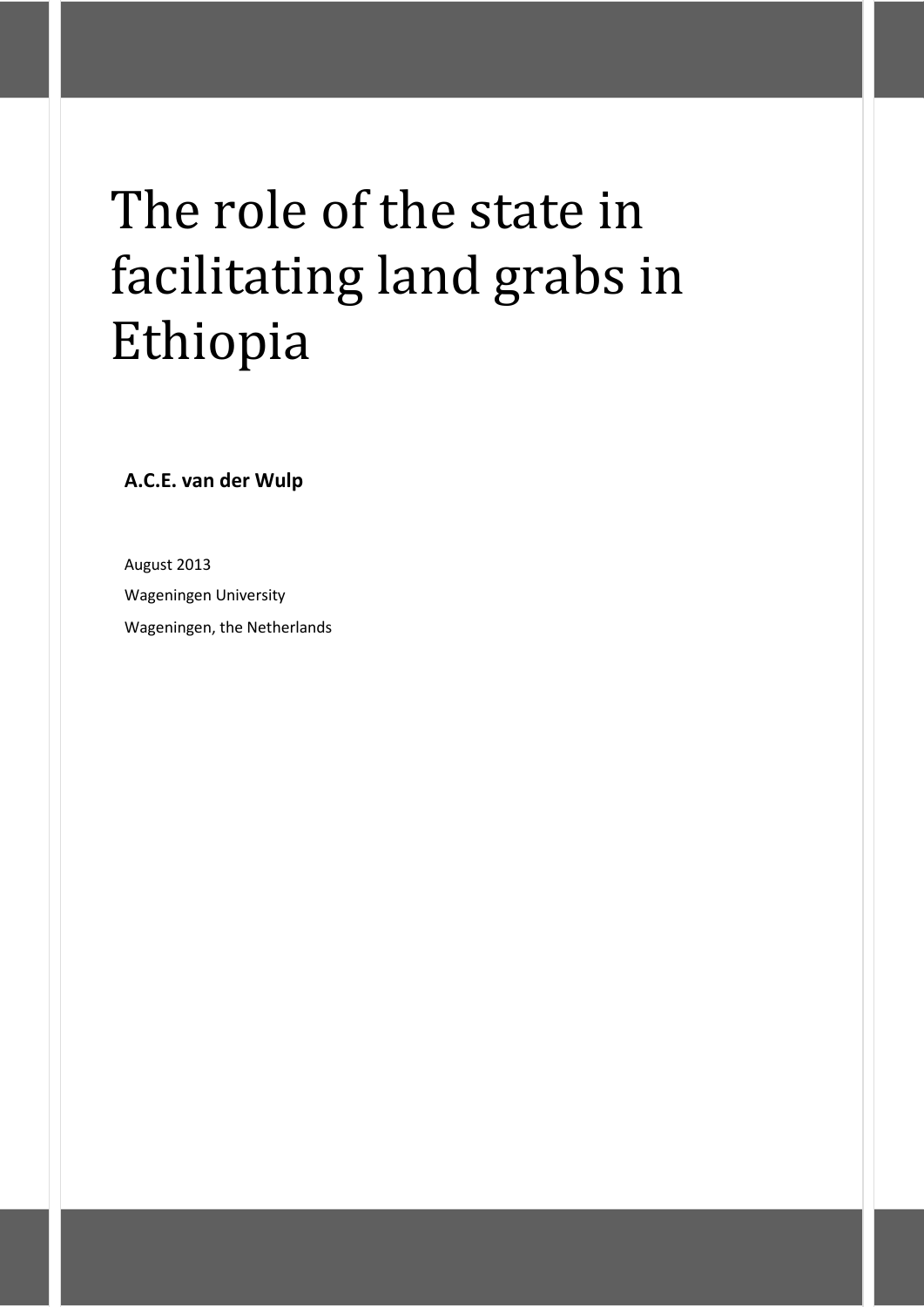| 1. |  |
|----|--|
|    |  |
|    |  |
|    |  |
|    |  |
|    |  |
|    |  |
| 2. |  |
|    |  |
|    |  |
|    |  |
|    |  |
|    |  |
|    |  |
|    |  |
|    |  |
|    |  |

# Index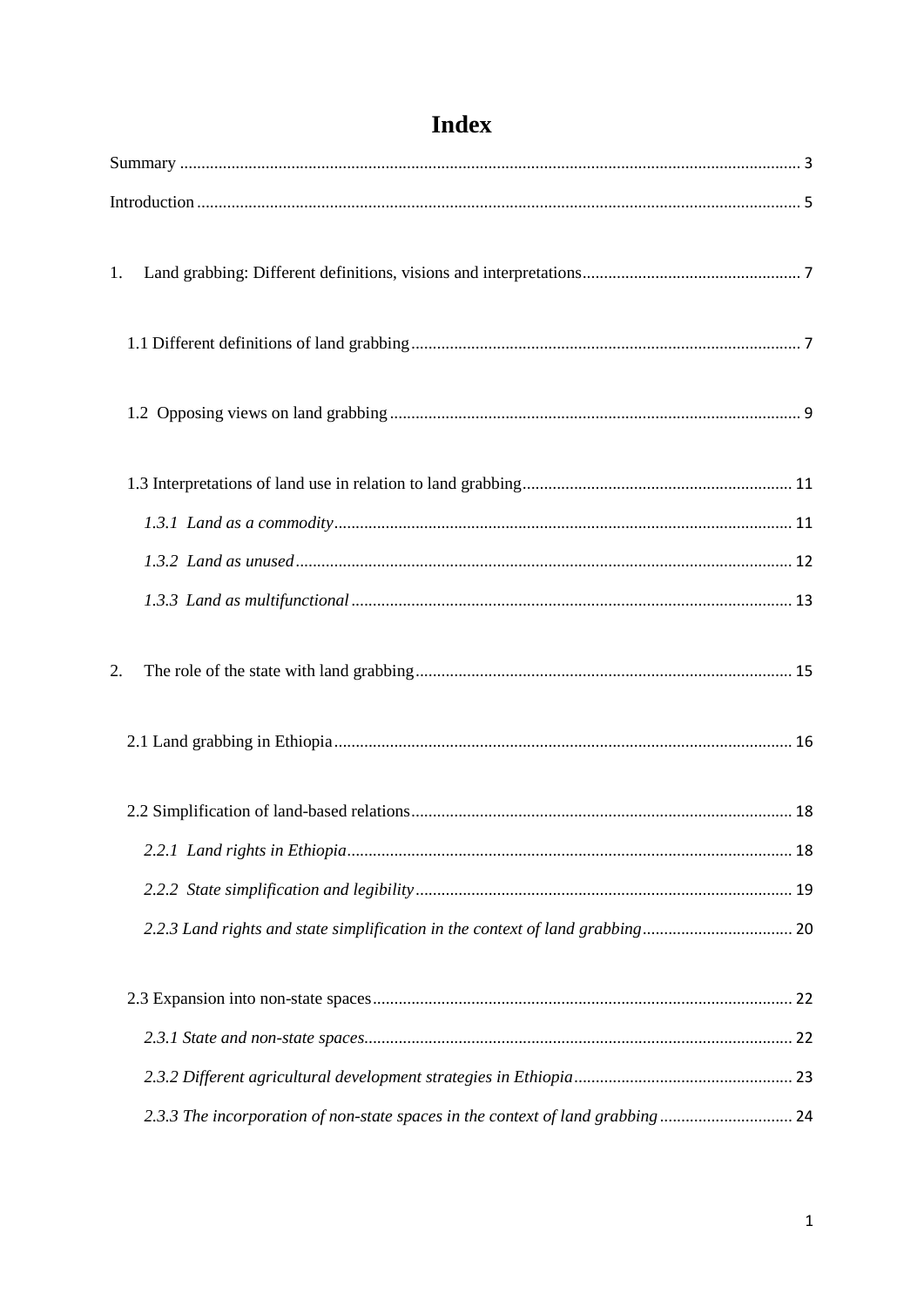| 3. |  |
|----|--|
|    |  |
|    |  |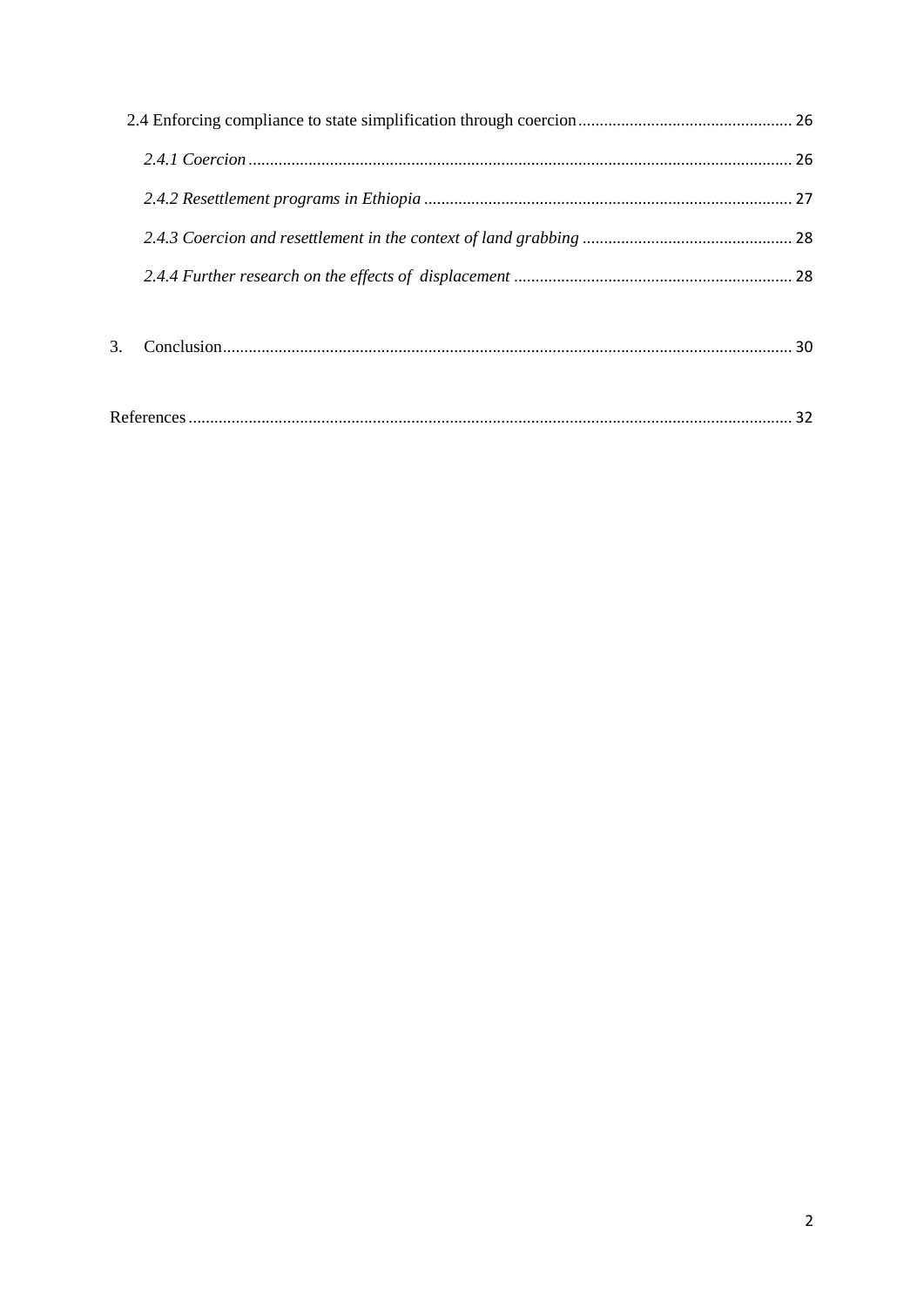# **Summary**

<span id="page-3-0"></span>This thesis deals with what is known as land grabbing. In recent years researchers and institutions have been alarmed that vast tracts of land that are being sold or leased to investors. While, as one argument goes, this may have the potential to integrate less developed countries more productively into global economic markets, it can also have a devastating effect on the livelihoods of local communities and notably of those that are displaced from their land. Land grabs also occur against the background of many countries being chronically food insure; this raises the question why these countries are participating in the allocation of land from smallholders to local and foreign investors.

Most publications on the processes and dynamics of global land grabbing have paid attention to the role and impact of foreign investors on local communities. This thesis will in attempt to re-empathize the significant role of the host states in processes of land grabbing and what this entails, pursue the following question is as follows: What is the role of the state in facilitating land grabs? The focus of this thesis will be on land grabs in Ethiopia.

To write this paper, I consulted and reviewed the relevant literature on land grabbing. Some articles were more general, others were specific to Ethiopia. Our theoretical background is based on articles from Borras & Franco et al. (2012) and *Seeing like a state* from James Scott (1998). Combining both scholarly work and perspectives allowed me to define what land grabbing is and involves but also get a clearer picture on how the handle land grabbing theoretically and the role of the state in particular.

I found that the underlying tension in the global land grab debate is due to contrasting and conflicting views of land, it use and meaning. Land appears as a contested resource which is subject to various social struggles. The state emerges in the struggle over land as a mediator between facilitating land grabs by investors and legitimizing its actions towards the local communities, but at the same time pursuing its own interests. The notion that land that is being leased to investors is unused, is a major underlying motive for facilitating land grabs. The lands can then be more productively used generating opportunities for employment and commodities. We will then elaborate on the three ways in which the state actively participates in land grabbing. The first role of the state is its ability to simplify land based relations. This will show that there is a gap between how land use is interpreted by the state and how it is actually used by different communities. The state uses this simplification to change existing land practices by leasing the land to the investors. In Ethiopia this transfer of land is aided by the fact that land is state owned, and the lack of formal rights severely limits the ability of local communities to claim compensation. Secondly, we will focus on the expansion of the state into non-state spaces. In the lowlands of Ethiopia, the state has traditionally found it difficult to integrate the interests of the pastoral communities with the smallholders in the highlands. Allowing investors into these areas as a means of bringing "development" , benefits the socioeconomic interests of the government agenda. Finally, the state can resort to coercion to allocate land to investors. Ethiopia is currently undergoing a new round of resettlement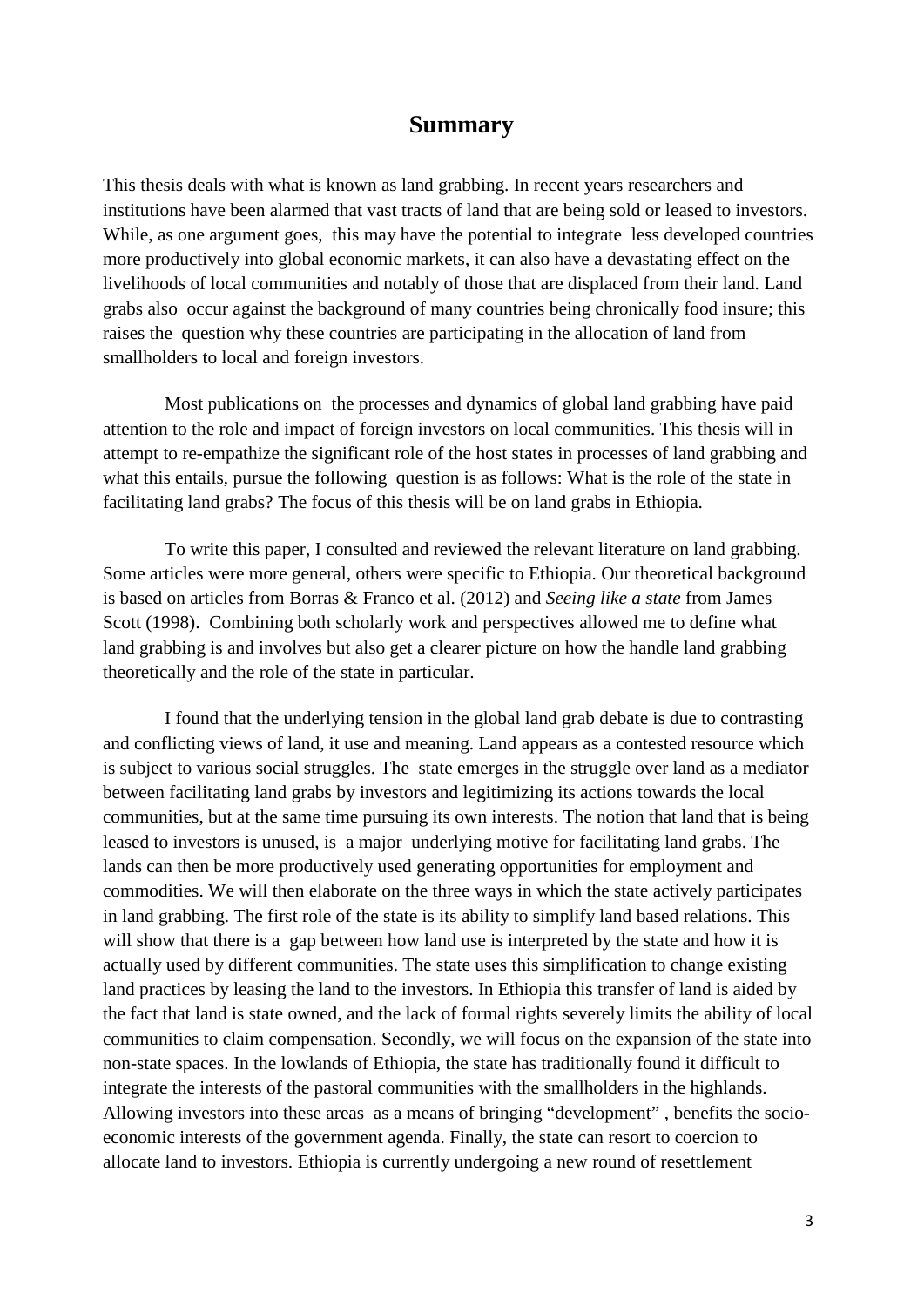programs to clear land for investment. These three state actions show that land grabbing can serve as a way for the state to tighten control within its own territory.

These findings have shown that the state is an important actor involved with land grabbing. To ensure fair land deals in Ethiopia, we must envision the relationship between the state, the local communities, and the investors. Once we have identified how the state plays an active part in securing land deals, we can look at how state actions can be re-organized to manage the negative impact land grabbing has on local communities. To improve the research on land grabbing in Ethiopia, we advise that further research should be done on how the displacement of communities through resettlement will change the class system in Ethiopia.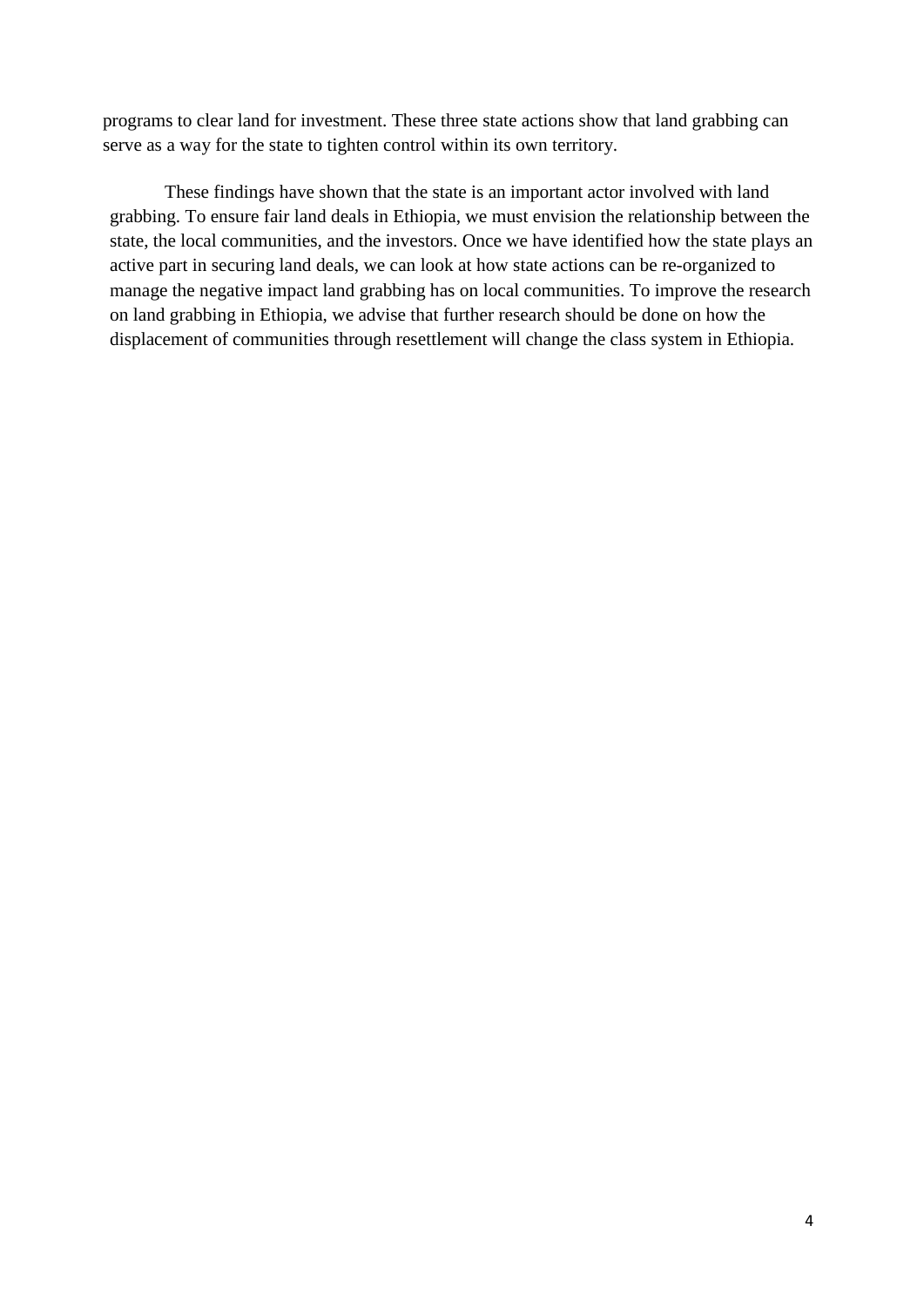# **Introduction**

<span id="page-5-0"></span>In the era of globalisation, the focus has changed from one on the role of nation states to global networks and actors. Research on land grabbing has remarkably enough mostly paid attention on the influence of foreign investors on local communities. However, ignoring the authority and sovereignty of nation states is a simplification of the complex relations involved with land grabs. The state should be acknowledged as an important actor which mediates between different perspectives of its subjects and the investors, pursues its own interests, and tries to expand its control. Therefore, the aim of our research is to bring back the role of the host states in the discussion on land grabbing. To achieve this, we have consulted the relevant literature on land grabbing and created a literary study.

Before we focus on the role of the state specifically in Ethiopia, we will place land grabbing within a wider context. We will show the difficulty of trying to capture the complexities of land grabbing within a definition. Secondly, we will discuss how different institutions have different opinions on how land acquisitions may or may not promote development. Finally, we will put forward that the struggle over land is fuelled by conflicting or sometimes contrasting ideas of land use. A clear manifestation of land grabs or more neutrally - land acquisitions – is that that land ownership or control over land shifts from small land holders to a new category of land users that are associated with the global food regime. To legitimize such a transfer of ownership and shift in land use the state had to construct a new paradigm so that it could continue to use land grabbing to pursue its own interests.

After discussing these different definitions, visions and interpretations of land grabbing, we will introduce our case study. In the second chapter, we will give a brief overview of how land grabbing is shaped within Ethiopia. Our case study will demonstrate how land grabbing is not a homogenous process, but one should consider the different localities. Of course, state ownership of land, development programmes aimed at pastoralists and resettlement campaigns are not unique to Ethiopia, but its local dynamics and motives differ from other countries in Africa. An additional argument to focus on Ethiopia is it has a long history of food insecurity.

The main focus of this research paper is the role of the state in facilitating land grabs. In their article, Borras & Franco et al. (2012) identify three different roles of states involved in land grabbing based on theories of James Scott (1998). We will elaborate on those roles by answering the following questions: How does state simplification of land rights influence land grabbing? How does the state expand authority over non-state spaces in the context of land grabs? And lastly, how does the state force local communities to give up land to investors? For our case study, I have chosen to focus on Ethiopia. This means that we will apply theories of state simplification, non-state spaces and coercion on different elements of Ethiopia's national agenda..

Towards the end of the thesis I will formulate a few new topics for research. These will relate to the new resettlement programs and whether and how these will lead to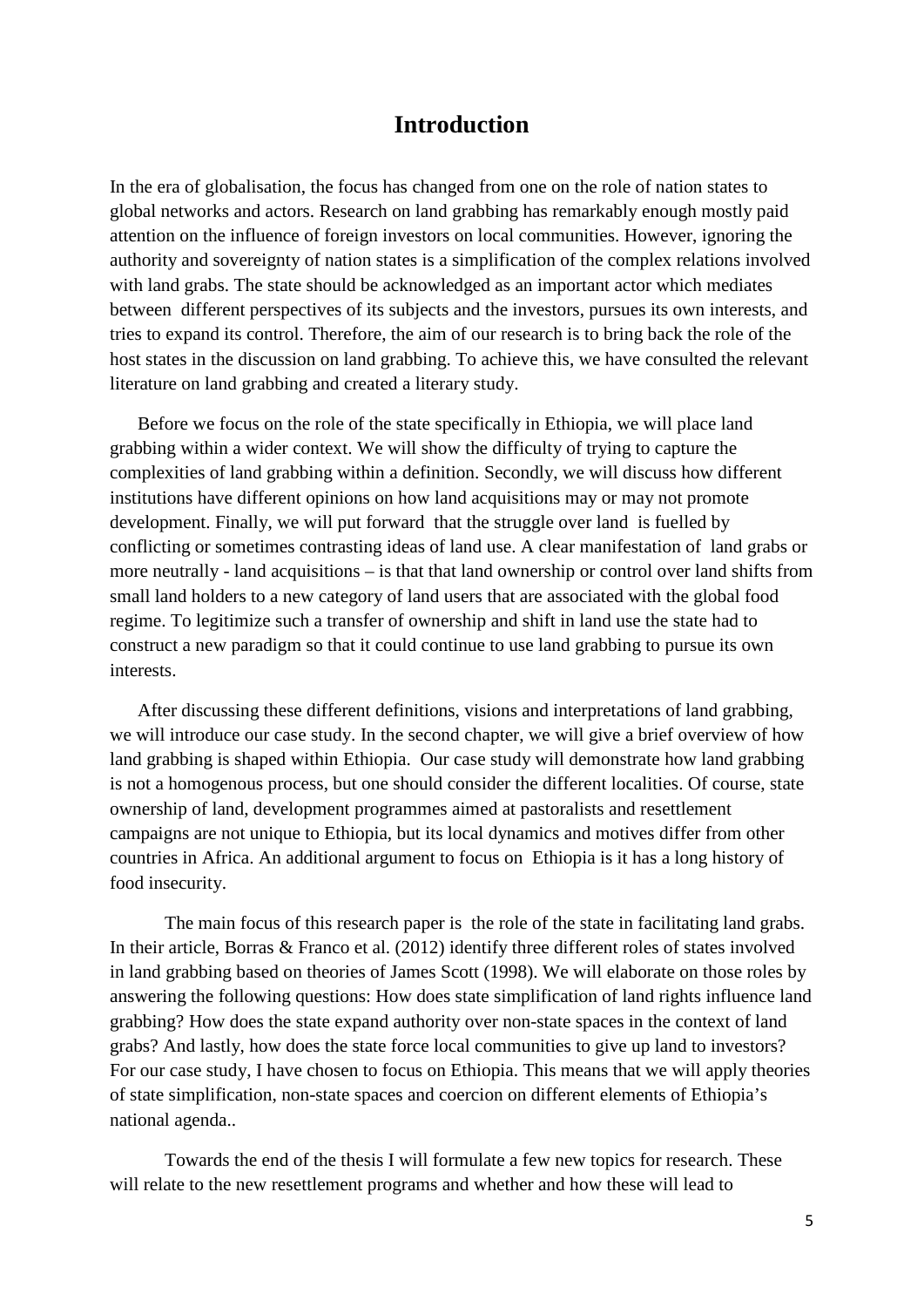displacement. A major question is whether displacement leads to new class structures in Ethiopia. With our paper we hope to contribute to a new outlook on the issues that are associated with land grabbing. In recent years, guidelines and codes of conduct have been created to regulate how investors operate in foreign countries. This may be a step forward, but land grabbing will continue unless host states are acknowledged as capable actors that should be addressed to ensure fair and honest land deals.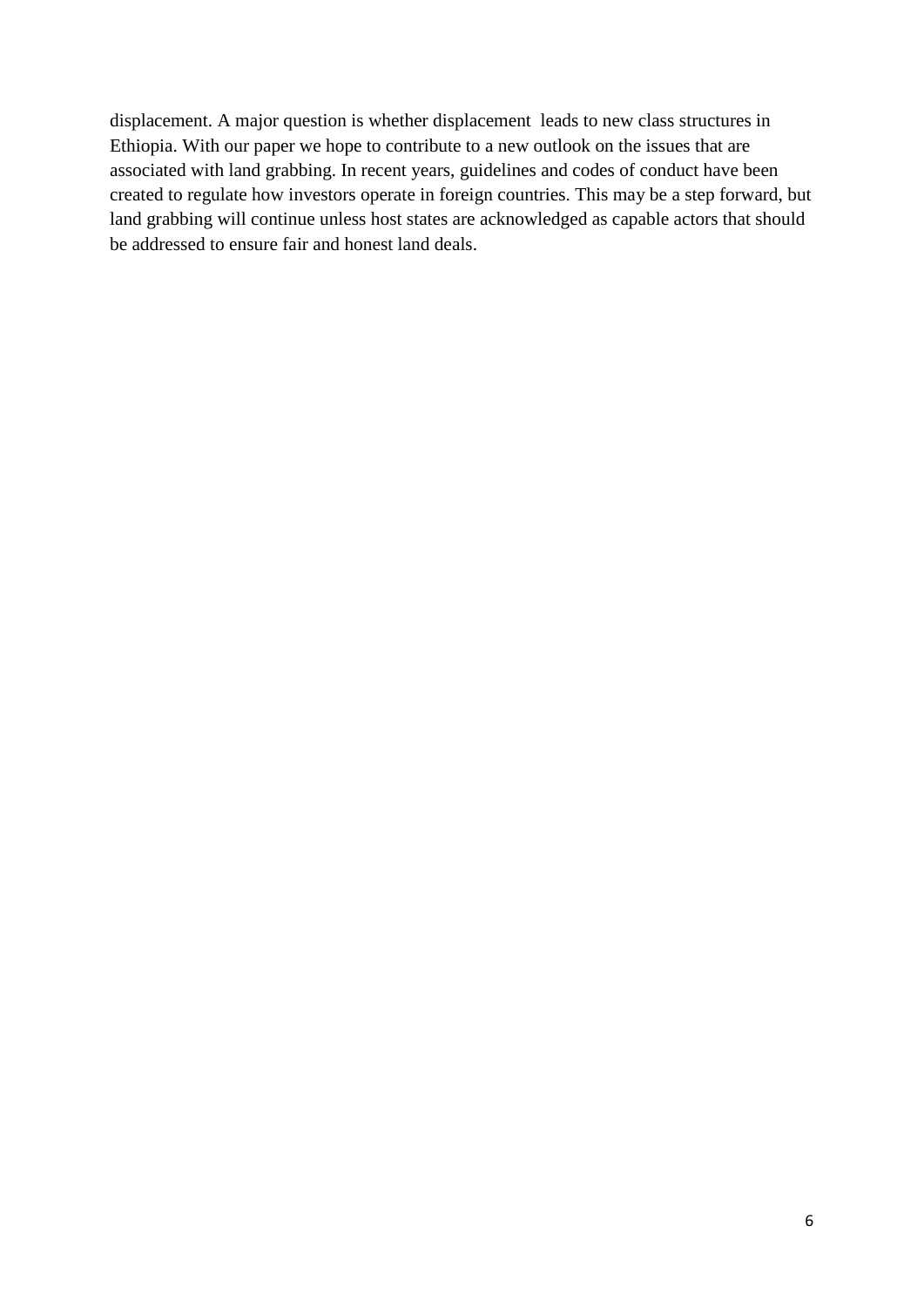# <span id="page-7-0"></span>**1. Land grabbing: Different definitions, visions and interpretations**

In recent years, attention has been paid to large land acquisitions which are taking place around the globe. Both globalization and a dominant neo-liberal policies that aim to facilitate a smooth performing market economy have encouraged these large scale land acquisitions. Scholars refer to the trends and processes involved with acquiring land on a large scale "land grabbing" or land deals. It is important to note that land grabbing has a negative connotation implying that these land acquisitions have a negative effect on nature and societies. Referring to this trend as "land deals" implies a more neutral stance on the current situation. In the following section we will show that there is no consensus on a single definition, view or interpretation of land grabbing. On global, national and local scale, actors interpret land grabbing in their own way. Processes of land grabbing occur within a multitude of conflicting and contrasting realities. In the first section we explain that there are different definitions of land grabbing. The definition that we will use throughout this paper will give a deeper insight into various aspects of land grabbing such as the difference between control grabbing and land grabbing, the scale of hectares vs. capital, different actors involved, different crops, and the drivers of global land deals. Secondly, we will show that there is no consensus between various institutions on how land grabbing affects development. Finally, we will show how different interpretations of land use between actors shapes the land grabbing debate. Next, we explore how the state uses its own one dimensional view of land grabbing to facilitate its own national agenda.

# <span id="page-7-1"></span>**1.1 Different definitions of land grabbing**

While consulting relevant literature, a common definition of land grabbing puts emphasis on the role of foreign investors who engage after the acquisition in the production of agricultural commodities. In reality, land grabbing is done by a range of actors, both foreign and domestic, and the land acquired is not solely used for the purpose of agricultural production. This common definition is as follows: *large scale land acquisition, be it purchased or lease, for agricultural production by foreign investors"* (GRAIN 2008, Cotula et al., 2009, Daniel & Mittal 2009, quoted in Graham 2011:2). This rather general definition, however, does not pay attention to the complex nature of the different localities and actors that are involved with land grabbing. Land grabbing is about more than land, it has the potential to reorganize social structures because of inequalities between investors and those that are displaced. The following definition tries to capture these social dimensions of land grabbing, and we will continue to highlight the important aspects of this definition:

*"Contemporary land grabbing is the capturing of control of relatively vast tracts of land and other natural resources through a variety of mechanisms and forms that involve large scale capital that often shifts resource use orientation into extractive character whether for international or domestic purposes as capital's response to the convergence of food, energy,*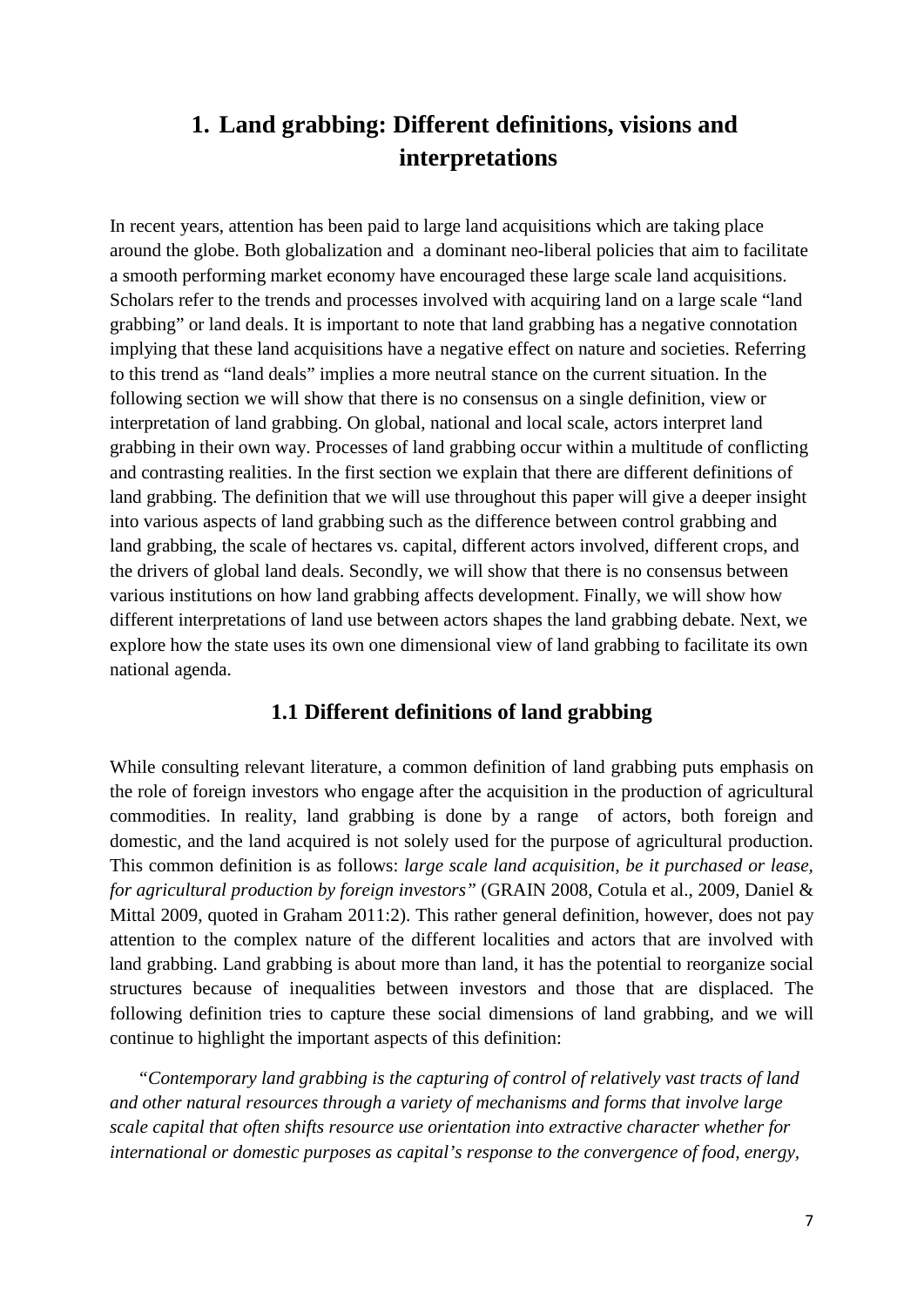#### *financial crisis, climate change mitigation imperatives and demand for resources from newer hugs of global capital"* (Borras and Franco et al. 2012:851).

This thesis will center on the notion of land grabbing as presented by Borras and Franco (2012). This will allow for a broader understanding of the complexity of this issue, in terms of different actors, land use, resources and reasons, thereby moving away from simplified notions of large scale land acquisitions. Of course, land grabbing is always embedded within a specific locality, shaping up differently in all parts of the world. In addition to emphasizing the differences in land grabs, this definition leaves role to discuss the importance of the host states. The role of the state in Ethiopia will focus on control grabbing, because the state acts as a mediator to decide who as access to the resources available. Secondly, besides the foreign investors, the state is also actively buying land in Ethiopia. Previously, land was distributed equally through redistribution, among the population, but the end of the socialist regime shows how new powerful domestic investors are on the rise and how the state deals (or creates?) new class inequalities.

Borras and Franco et al. (2012) propose to see land grabbing as "control grabbing". This means that land grabbing is not only about the acquisition of land, but about controlling access to important resources such as capital, labour, markets, nutrients, energy, etc. Access involves a power struggle between relevant actors about who can use different resources within a territory, how to use these and for what purposes. Resources can be extracted from the land for domestic and foreign markets (Borras and Franco et al. 2012). For example, land grabbing can also be about who has access water sources that are located within a certain territory (Borras and Franco et al. 2012). But control grabbing also involves how certain actors can influence the current food regime. These powerful actors have claimed the right to decide what is food, how it should be produced and to whom it should be sold.

The authors see land grabbing in terms of both scale of land acquisitions as well as scale of capital involved. (Borras and Franco et al. 2012) Land can be used for a wide range of purposes. Depending on the land or resource use the capital required may differ accordingly. Incorporating capital into this framework shows that while the size of land acquisition involved may differ, in terms of capital, the scale of an investment may be similar (Borras and Franco et al. 2012). Importance and effect of land grabbing instances should not be judged solely on how much land was sold/leased, but also on how much investment, new models of land use and modern technologies. (Borras and Franco et al. 2012).

In an attempt to move away from the notion that land grabbing only occurs for food or biofuel production, Borras & Franco (2010) identify four broad categories of production systems which are present in current land grabs. These categories will show that the debate is not centered solely centered on food and biofuels. The first two categories involved with land grabbing are the traditional food commodity production which is labeled "food to food" production and "food to bio-fuel" (Borras & Franco 2010). The third and fourth categories are "non-food to food" or "non-food to bio-fuel" land uses. Land that was previously used for activities other than agricultural production, is converted and made suitable for food production or biofuel production (Borras & Franco 2010). This process involves the clearing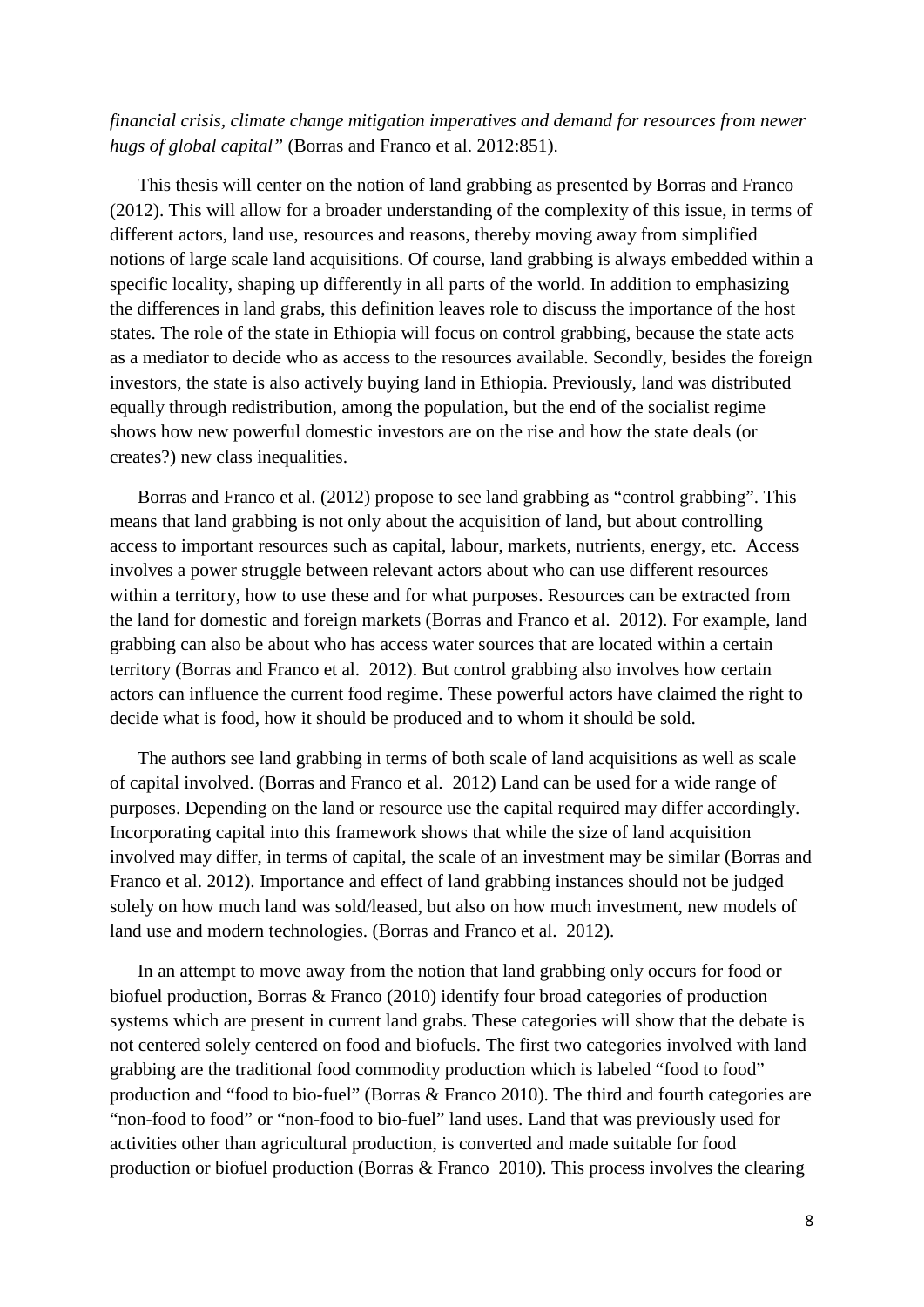of forestlands, but also lands that are considered marginally suitable for agricultural production (Borras & Franco 2010). These categories will prove important when discussing different notions of land, including marginal, "unused" lands which are identified by the Ethiopian government to legitimize land grabs.

In most of the literature on land grabbing, attention has been paid primarily to the role of foreign investors, and unlike the first definition, Borras and Franco do not limit themselves only to foreign investors. Such focus would only simplify the analysis. This is not to deny that foreign investors originating from China, Gulf States, India and the EUare major partners in the land grabbing activities (Zoomers, 2010). . However there are many instances, where land grabs occur by domestic investors such as private companies, the state, and NGO's. The Ethiopian cases we will explore urges us to not limit the debate on land grabbing to only foreign investors. Both the state and local elites are heavily involved in land grabbing. as it would simplify the wide variety of actors involved. In relation to our study on Ethiopia, we will discuss.

Land deals are not a new phenomenon but there are two main global drivers of land grabbing, food vs. fuel, which places this debate in its current context (McMichael 2012). Firstly, the food crisis of 2007-2008, caused a rise in food prices making agriculture a potentially good investment. Countries which cannot produce sufficient foods for their population are now seeking land overseas to secure their food production. Secondly, the emergence of biofuels has given countries which rely heavily on import of fossil fuels, an incentive to produce alternative energy sources (Borras and Franco et al 2012). However, land grabbing should always be analyzed within a specific context, and this allows us to see that there are many other drivers of land grabbing, such as environmental protection, climate change mitigation, exploiting scarce resources and the search for new capitalistic markets (Borras and Franco et al 2012).

## **1.2 Opposing views on land grabbing**

<span id="page-9-0"></span>In our thesis, we have focused on the definition of land grabbing as proposed by Borras and Franco et al (2012). Definitions of land grabbing range from a negative connotation to a more positive interpretation of land grabbing. This means that different actors and institutions while use a definitions which is in accordance with how they assess the potential risks and benefits of land grabbing. In the following section we will highlight how the international community is divided on the subject of land grabbing. The potential benefits and dangers of large scale agricultural investments are best portrayed by two opposing views. Firstly, the global governance institutions such as the World Bank have promoted a more positive view of global land deals in two reports, *Rising Global Interest in Farmland (2011)* and in *Principles of Responsible Agricultural Investment (2010).* However there many organizations and movements such as the UN through Special Rapporteur De Schutter who has serious concerns about the claims of these benefits and warns for the potential dangers that are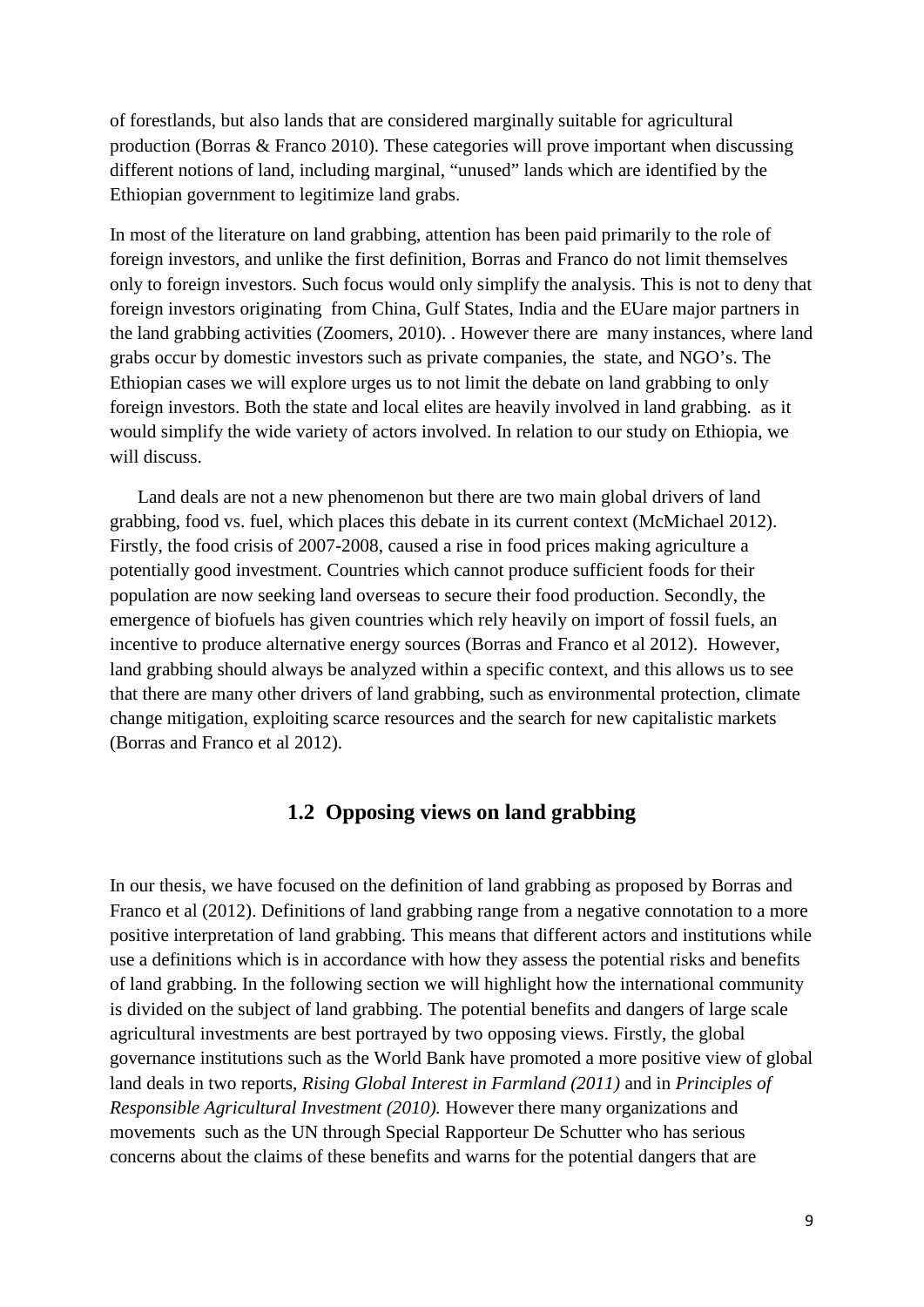associated with land grabs stipulated in *Responsibly Destroying the World's Peasantry.* We will explore both views in the following section.

The World Bank stipulates that large scale land investments in developing countries can lead to rural development and poverty alleviation through employment and compensation for land (World Bank quoted in Li, 2011: 281). This can be done by incorporating farmers into these new business ventures or through contract farming so that farmers are able to sell their products. Secondly, poverty would be reduced by helping national economies through payments of taxes and fees (World Bank quoted in Li, 2011; …). These large scale land deals would also encourage food security by providing host countries with infrastructure, communication and agricultural technologies (such as irrigation) (De Schutter 2011). The principles for responsible agricultural investment offer a wide range of governance tools for ensuring that these deals become win-win situations, including securing tenure rights, transparency, participation, good governance, social and environmental sustainability (Stephens, 2011).

One of the principle critiques on the standpoint of the World Bank and others, is that their principles for responsible agricultural investment is disingenuous. This is because the World Bank has a tendency to encourage developing countries to accept foreign investment and facilitate them by speeding up administrative barriers (De Schutter 2011). Another argument against the view of the World Bank is that while they claim large land deals may promote rural development; this tends not to be the case. De Schutter (2011) argues this is primarily because most investment are meant for export, meaning that most developing countries are becoming less self-sufficient thereby threatening their food security. In addition, the highly mechanized, mostly monoculture agricultural production does not offer the employment possibilities that the World Bank envisions (De Schutter 2011). The World Bank argues that farmers will be compensated for their land, but the reality is that land is being given for almost nothing, making it a sound investment (Li 2011), especially where land is state owned (such as Ethiopia). This leads to many rural populations losing access to resources which they had before the arrival of these investors (De Schutter 2011). With contract farming, farmers become depended on the international market thereby exposing themselves to volatile prices and strengthening unequal power relations with the buyers (De Schutter 2011). Unequal power relations are equally important between developing countries and powerful developed countries. Often eager to receive capital from foreign investments, developing countries tend to lower their standards in order to attract investors and exclude competition from other developing countries (De Schutter 2011). In conclusion, De Schutter offers for a more rights-based approach towards global land deals instead of a global governance approach through guidelines and principles as proposed by the World Bank. Until now we have looked at the global complexities of land grabbing, but in the following section we will discuss how land grabbing occurs in Ethiopia.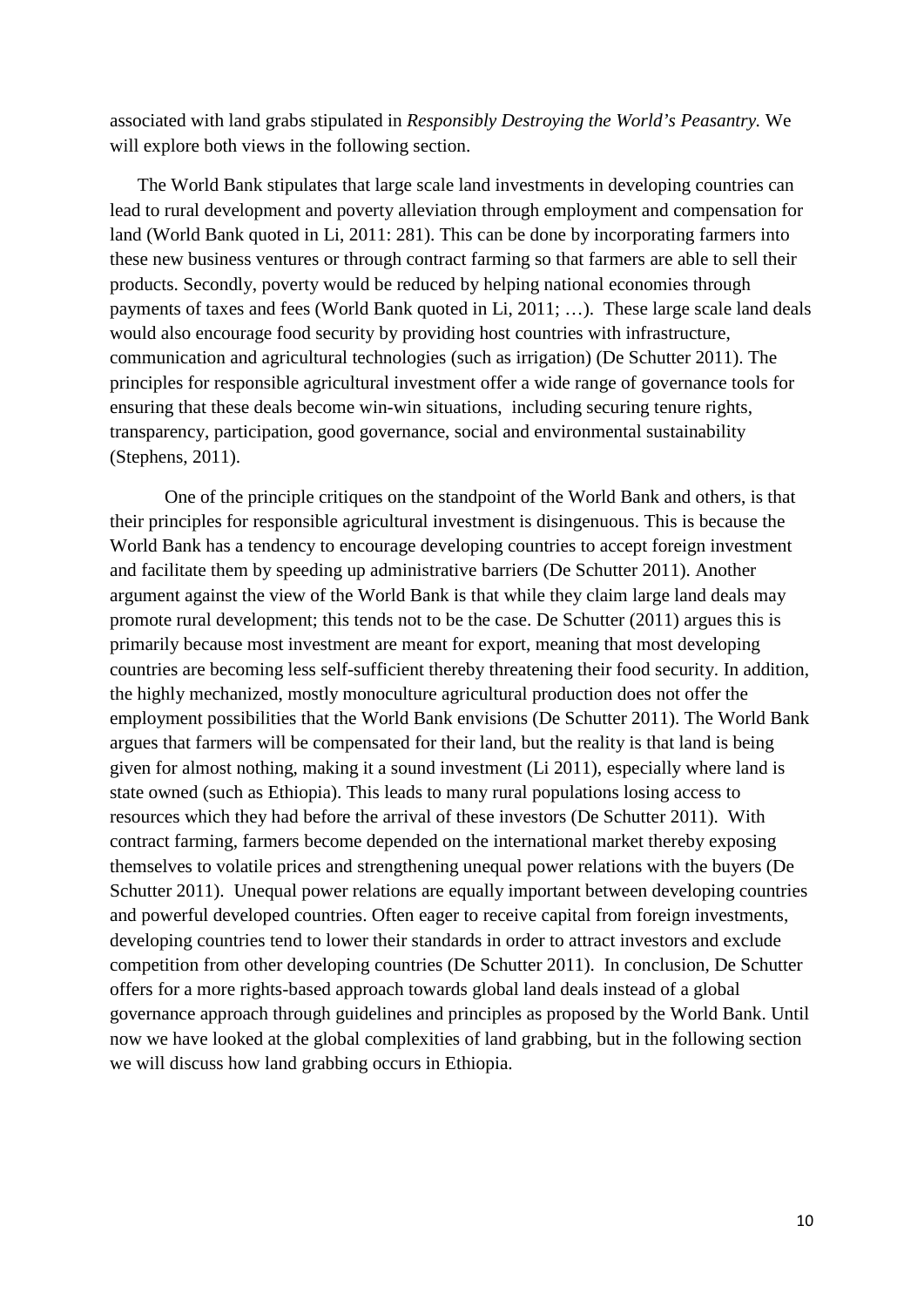#### **1.3 Interpretations of land use in relation to land grabbing**

<span id="page-11-0"></span>Besides conflicting definitions and visions on land grabbing, there are also contrasting interpretations of land use which underline the land grabbing phenomenon. There are many complex economic, social and cultural dimensions of land which define the relation between the state and other global or local actors in the context of land grabbing. Understanding how these views conflict or overlap, will help us understand how the state mediates and adapts to these three central views: global economic actors which view land as a commodity, national institutions which see land as unused, and local communities which rely on the multipurpose of land use for the survival of their livelihoods. These views should not be seen as separate or static but are interacting and dynamic within different global, national and local arenas. While the central focus of this paper will be on the role of the state, these different views will influence how the state reacts to the land grabbing phenomenon.

#### <span id="page-11-1"></span>*1.3.1 Land as a commodity*

With processes of neoliberal globalization, land is increasingly seen as an economic asset by international investors. As a consequence, the socially embedded character of land is often forgotten (Akrhram Lodhi, 2007). Neo-liberal reforms imposed by global financial institutions such as the IMF and the World Bank, in addition to the free trade policies of the WTO have led to an increase in capitalistic modes of production in developing countries and an integration of those countries within global markets, Ethiopia included (Akrhram Lodhi, 2007). Unlike reforms proposed by those institutions, Ethiopia did not privatize property relations. However the influence of neoliberal globalization processes in Ethiopia led to a more market based approach. After some disappointing outcomes from policies focusing on the commercialization of small holder agriculture, Ethiopia is currently attracting more export-oriented agricultural investments by foreign and domestic investors (Lavers, 2012). In doing so, Ethiopia is becoming more integrated within the global market leaving it vulnerable to speculation by investors and financial institutions in agricultural commodities. .

Financial institutions and investors view land as a commodity, and land grabbing has continued to promote this view (DeSchutter, 2011). Large agricultural investments are not only driven by a desire to produce more agricultural commodities for the current market but land grabbing is also occurring based on the speculation that food, water and energy will become increasingly scarce in the future (Mann & Smaller, 2010). This means that agricultural companies are securing production inputs for the future and that land and water rights are becoming an attractive investment opportunity. Crops and biofuels are not the only commodities that are being produced through land grabbing but investors are putting forward a view in which land itself is seen as a commodity. (Mann & Smaller, 2010). The developed countries are faced with rising costs of agricultural inputs, like water, energy, which will most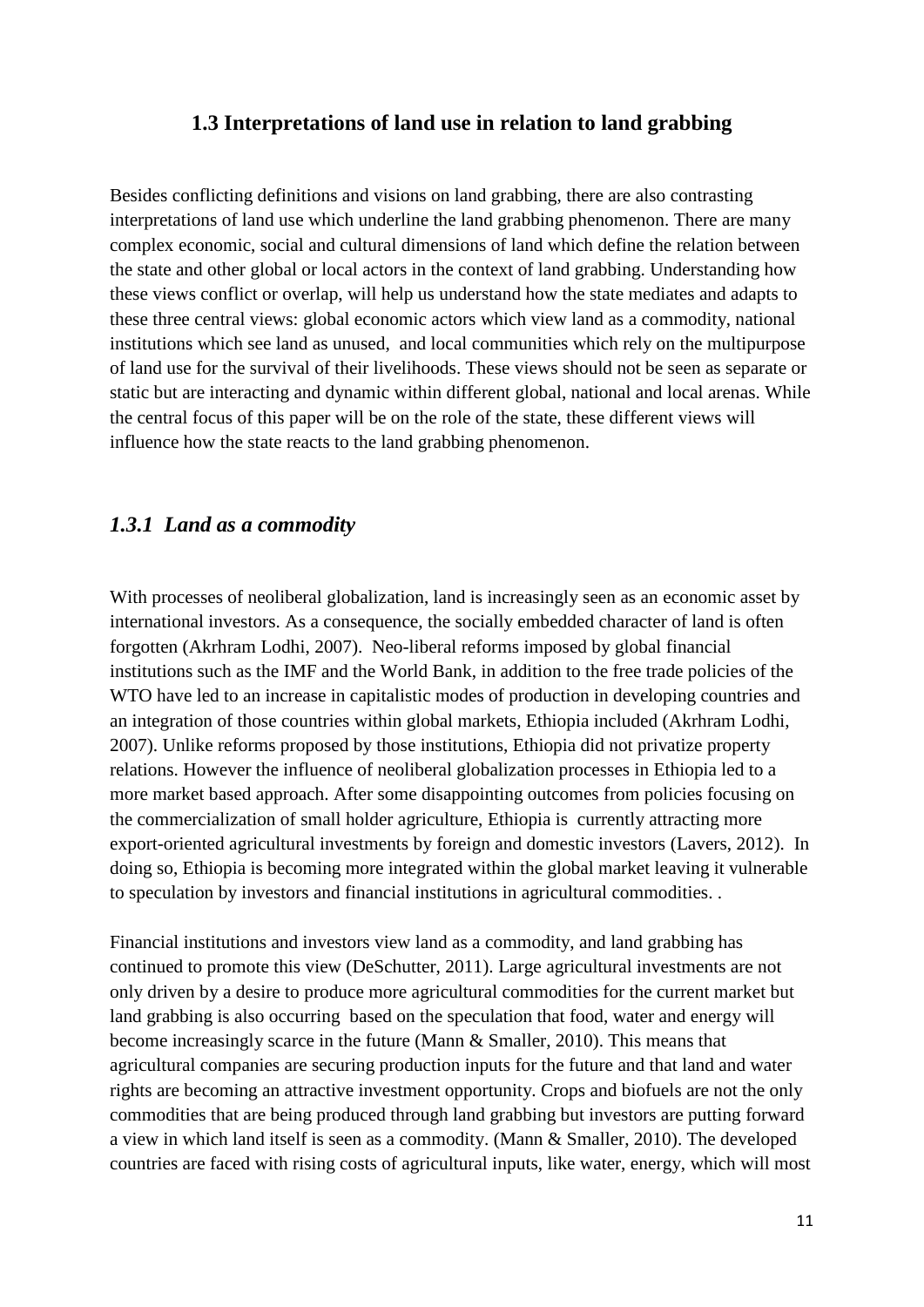likely continue to rise due to climate change and population growth. Therefore land grabbing is also based on long-term security instead of short term economic gains (Mann & Smaller, 2010). Land grabbing is associated with the re-organization of the global food regime (McMichael 2012). Land grabs are in this view thus part of the parcel of the struggles between the increasing power of corporate food empires and the attempt of small holder farmers to shape the food regime according to their interests and views. McMichael 2012) argues that the struggle in essence is about scarcity instead of surplus.

The commodification of land has some serious threats to rural livelihoods. Firstly, it pays no attention to the way land shapes different social landscapes within these communities. Secondly, treating land as a commodity for speculation means that land is bought without the goal of production, yet access to land/water is being denied to local communities (DeSchutter, 2011). Instead of subjecting land to the global market, host governments should focus on providing local communities with rights to protect them from these opportunistic investments (DeSchutter, 2011 ). Unfortunately, host governments are currently using the notion of land as unused to facilitate investments instead of protecting local rights.

# <span id="page-12-0"></span>*1.3.2 Land as unused*

The World Bank has created a report in which they analysed how much land there is still available for production of biofuels or agricultural production. The criteria for this land is that it has a low population density, it is not forested and currently uncultivated (Nalepa, 2011). The goal of this report was to stimulate competitive agriculture for the world market(Nalepa, 2011). It should be noted that these databases often simplify interactions between humans and their environment. This leads to an overestimation of the amount of available land because a variety of alternative practices are disregarded (Nalepa, 2011). A distinction should be made between land that is unused and marginal land. The notion of marginal land entails that land is of poor quality and will have a low crop yield but with enough investment and resources, large mechanized farms for the production of (mostly) biofuels can be feasible. In this sense, marginal lands are often unused, but not all unused land is marginal. One of these countries identified in the World Bank report is Ethiopia. The Ethiopian federal government has identified how much land there is available in different regions. The government says it will only lease unused lands to investors, but does not disclose how land is categorized as unused (Nalepa, 2011). In addition, there are some doubts about the reliability of those reports. As an example, in Gambella the amount of land identified as unused and thus suitable for investment, exceeds the total area of the region (Nalepa, 2011). This implicates that the reality is different than the administrative framework which government authorities work with, meaning that there is a gap between theory and practice.

Countries that are identified as potential sources for biofuel or agricultural investments may embrace these simplified notions of unused land for the sake of attracting investors, in an attempt to increase productivity in rural areas (Nalepa, 2011). Another reason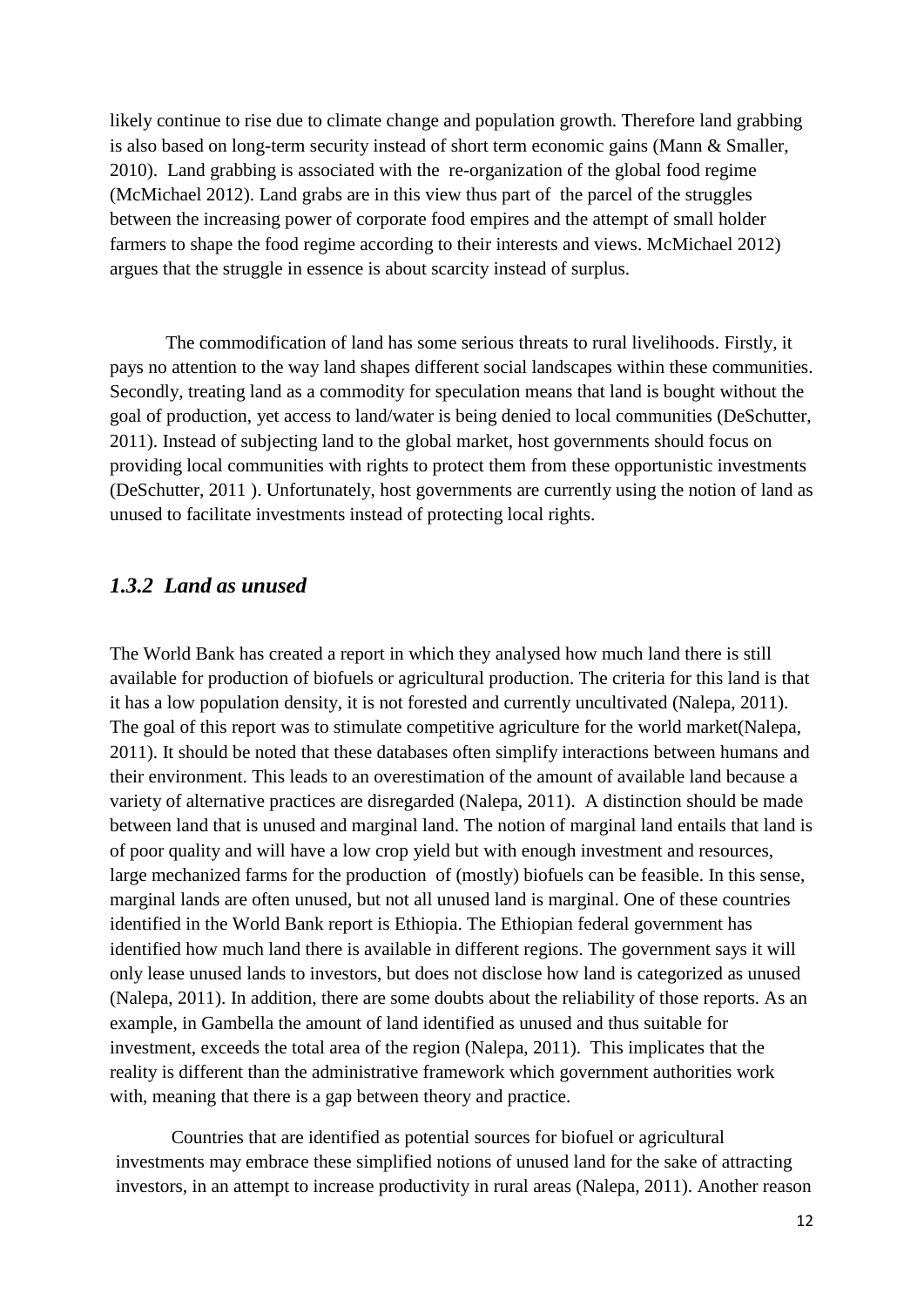for embracing the notion of unused land may be to legitimize the state's role in subjecting land to international markets and foreign investors. As mentioned earlier, land in Ethiopia is state owned, so claiming that land is unused makes it easier to deny that shifting access from local communities to investors will have negative impacts for the surrounding communities. The biophysical aspects of the highlands of Ethiopia support settled agriculture and are much more densely populated then the lowlands. Therefore the notion of unused land is mostly targeted in the lowlands (Lavers,2012a). The government claims that groups which are active in this area lack the resources to develop into a more productive areas (Lavers, 2012a). Much of the land in this region has been deemed marginal due to poor soil quality, however there are other factors such as rainfall patterns, lack of irrigation possibilities, strong customary rights which makes these regions difficult to cultivate (Abbink, 2011). To turn these areas into economic productive regions, the government believes that large mechanized commercial farms should be established (Makki & Geisler, 2011). This is a top down process in which the government imposes which land uses are deemed appropriate for these regions. In reality, this is view overlooks the wide variety of practices that are taking place, because most of this unused land is actually communal grazing land or land for shifting cultivation. However, because these groups have no formalized land rights, these uses go unnoticed and the government can enforce land uses that they deem appropriate (Vermeulen & Cotula 2010). This means that claims of unused lands often originate because land uses are seen as unproductive, or alternative land uses are overlooked (or ignored) by the state (Lavers 2012b). The government view is in contrast with how local communities view land, because in practice land can have many different functions.

## <span id="page-13-0"></span>*1.3.3 Land as multifunctional*

In contrast to the notion that land that is leased to investors is unused, local communities have a wide variety of socio-economic practices associated with land. This leads to a different notion, that land is multifunctional. Designating land to investors has a significant impact on the livelihood activities of the local communities, such as water extraction, a decrease in flora and fauna species used by locals, decline in grazing pastures and pollution ( Abbink, 2011). Yet in many cases the local communities are not part of the decision making processes, or this is viewed merely as a formality (Abbink, 2011). Besides a variety of practices related to food production land also has a different social and cultural purpose in Ethiopia.

Dominant western agricultural practices include mono cropping, a high reliance on machinery, and commercially oriented. In Ethiopia, land uses are much more diversified, and consist mostly of subsistence farmers. Farmers that practice settled agriculture often grow a wide variety of crops for home consumption and/or sale for local markets, but there are also farmers that practice shifting cultivation as well as a large number of pastoralists (Lavers, 2012a). Besides plots that are for private use, there are plots which are used for communal purposes such as grazing land, collecting wood, and bee keeping (Abbink, 2011). Communities that live in proximity of forests have also adapted to benefit from the plant and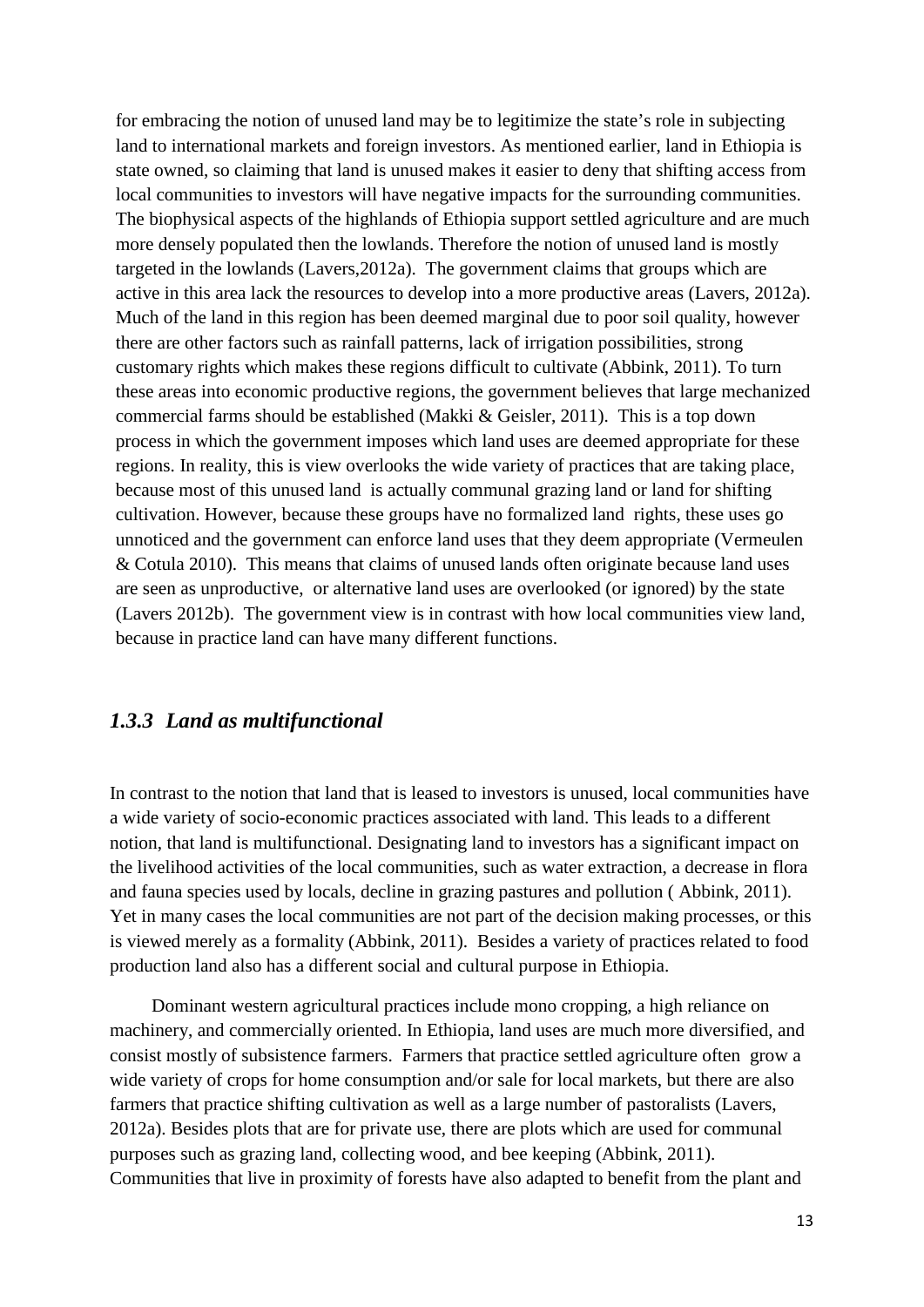animal species that their environment provides. For example, the shea trees located in these forest are used to make cooking oil (Abbink, 2011). Investors often control access to water within a certain territory, excluding farmers from using water for subsistence farming and other household purposes.

Land also has many social and cultural purposes besides food production. Land plays a part in the construction of identities and rituals (Akrhram Lodhi, 2007). For example, if the government continues to lease grazing pastures to investors, it would deeply impact the traditions of the pastoralist communities and their migration patterns (Abbink, 2011). This means that what qualifies as acceptable land use also differs across different ethnic groups, strengthening their identity. The quantity of land and livestock also has important functions in terms of social capital, the more display of wealth often leads to enhances social status. In addition, asserting ownership over land within a community is also part of a social and cultural interactions. Ownership of land is often determined through heritage, passing from one generation to the next for many years. The transfer of local knowledge and how communal lands such be managed are also part of the daily interactions which take place within these communities (Abbink, 2011). Land also has important religious attributes. For example, in certain cases, land allocated to investors contain burial sites and forests contain sacred churches which are part of traditional belief systems ( Abbink, 2011). Land grabbing will strengthen grievances because it will create tensions between local communities that consider land as theirs due to cultural, social and historical values it symbolizes versus the invasion of outsiders which establish commercial farms it. (Zoomers, 2011).

In this chapters we have outlined how conflicting definitions, visions and interpretations of land grabbing and land use influence state actions. Land grabbing is about more aspects than leasing land to foreign investors. The definition that we have discussed at length shows that there are many different aspects of land grabbing that take different form in different localities. We have attempted to show that land grabbing should not be seen as the cure for development challenges in less developed countries. These types of investments should be assessed carefully to identify the potential risks and benefits. At last, we have shown that land grabbing occurs due to different interpretations of land use. The state mediates between the a more global view of land as a commodity and a local view of land as having multiple purposes. In an attempt to serve national interests, the state legitimizes its role in land grabs by stating that land which is being leased is unused. This way it can reap the socio-economic benefits of land grabs while denying the impact on local livelihoods. This state –centric perspective will serve as the main underlying cause as to how the state in Ethiopia can facilitate investments through state simplification, expansion into non-state spaces and coercion. These roles of the state will be discussed in depth. Before we focus on the role of the state, the next chapter will give an overview on how land grabbing occurs in Ethiopia.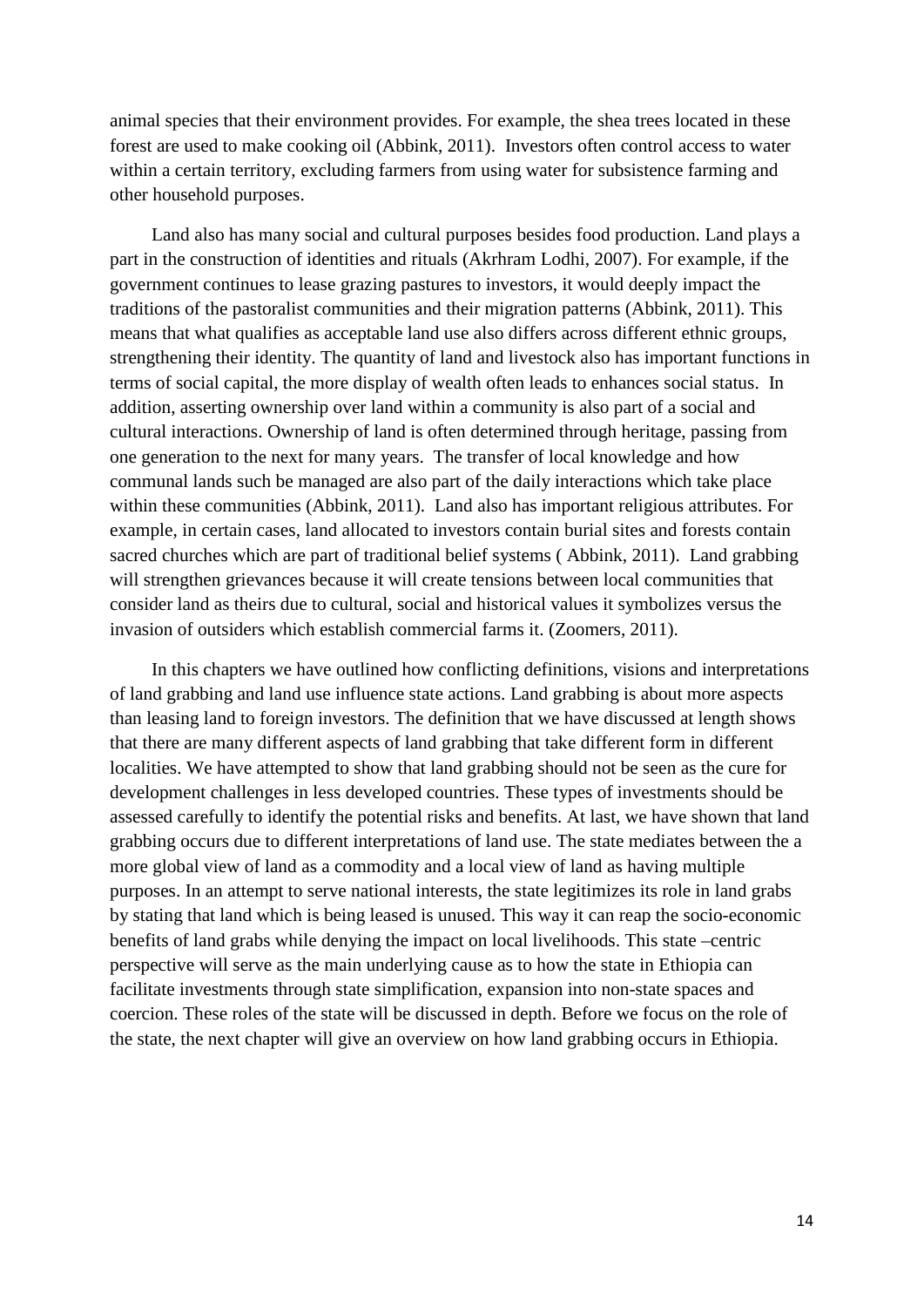# **2. The role of the state with land grabbing**

<span id="page-15-0"></span>In this section, we will elaborate on how the state deals with land grabbing, and how it positions itself within these different interpretations, visions and definitions of land grabbing. Against the background of all these conflicting and contrasting ideas on land grabbing, the state continues to implement policies from its own one dimensional view of land grabbing. The position of the state may at times overlap with those of investors, and other times conflict with those of the local communities. The state should not be seen as a neutral mediator between different interests, but as an actor which has an ambiguous role with land grabbing to promote its own interests. The state actions which we will discuss, are an expression of the way in which the state tries to expand its control within its territory. To answer our research question, we will look at three state actions that facilitate land grabs according to Borras & Franco et al. (2012). We will elaborate on these actions, and apply them to the situation in Ethiopia. The first action is state simplification, particularly in terms of land tenure. The state simplifies local realities and relations by allocating, recording, and monitoring use rights. In the case of Ethiopia, state ownership of land leads to power inequalities, a false notion of unused land and a paradox in terms of legitimizing land grabs. Secondly, land grabs allow the state to extend its power into states that were previously "non -state spaces". In Ethiopia, the lowlands are inhabited by pastoral population who are seen as backward. The state allows investors to settle in these areas as a means of "development". The state can use investors as a way to implement land uses which they deem appropriate. Finally the state can uses different means of coercion to facilitate land grabs, though not limited to physical violence. The current resettlements in Ethiopia are an expression of how the state can force compliance to state simplification projects. As a result, further research should be done on whether resettlements will lead to displacement brought on by land grabs in the lowlands of Ethiopia.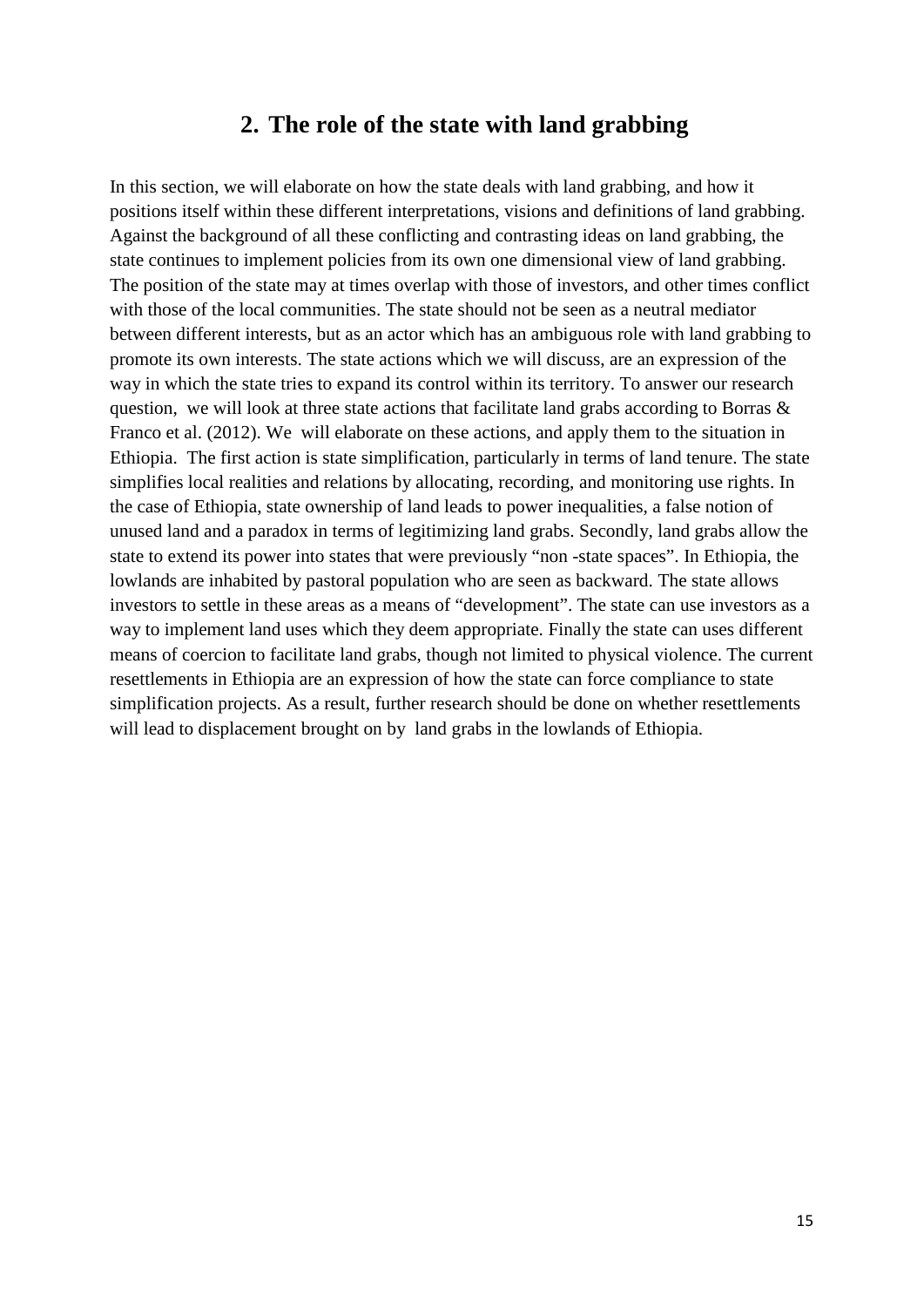#### <span id="page-16-0"></span>**2.1 Land grabbing in Ethiopia**

To take into account the local complexities of land grabbing, our study will focus on how land grabbing has evolved in Ethiopia. For many years, Ethiopia has always believed in small scale agricultural production as a development strategy but recently the government seems to embrace large agricultural investments. There are a number of reasons for these new policy changes. Firstly, large global financial institutions have put more pressure on many developing countries to commercialize their agricultural sector (Lavers, 2012). Secondly, the government is less depended on achieving food security through self-sufficiency and relying more on a trade-based approach (Lavers 2012). Finally, past policies have not lead to significant increase in food security, supporting a continued dependency on food aid. The Ethiopian government is trying to reduce this dependency on food aid and the requirements to receive this aid, such as good governance (Abbink, 2011). However it is important to note that these new development objectives are not the same within all regions of Ethiopia. In the highlands, the goal is to attract investments that are labor and capital intensive, while in the lowlands investments that are large-scale and mechanized are more dominant (Makki 2012). These new changes in agricultural policies show that the government has a new notion of how to achieve rural development and food security. The difference between the lowlands and the highlands also shapes the land grabbing debate in Ethiopia which we will discuss in depth at a later stage. In the following section we will give a brief overview of which investments are taking place, how these investments are managed and under which conditions investors operate.

When looking at the official figures, we see that the scale of these land deals is worrying. According to the Ethiopian government there are is 2.9 million hectares of land requested and the planned capital expenditure is 2.2 million US dollars from foreign investors (Makki, 2012). Additionally the government has identified 4.8 million hectares of land which is suitable for agricultural investment in Gambella, Benishangul-Gumuz, Southern Nations, Nationalities, and People (SNNP) and the Afar region (Makki 2012). Currently there are a few foreign investors active in Ethiopia. There are two large Indian investors, the largest investor, Karuturi, an Indian investor which has acquired large tracts of land (100,00 hectares initially and adding on 200,00 hectares) for the production of wheat and the Ruchi Group which has been awarded land for the production of biofuels (Makki, 2012). There is also the Saudi Star Agricultural Development which is a mixed Saudi Arabian/Ethiopian company which obtained land for cultivating rice for the Saudi market (Makki, 2012). There are also some smaller investments made by Dutch, German, Israeli, Italian and Chinese producing flowers, biofuels, grain and other products (Makki and Geisler, 2011). In total 1,100 foreign investors have registered since for investment however only 64 are active at the moment (Makki 2012). Besides private foreign companies, there are also states involved in these large land deals. Around 22,000 hectares of land has been leased to the National Bank of Egypt and a few thousand hectares has been leased to Djibouti to gain access to their ports, and thereby the sea (Makki and Geisler 2011). However there is also a significant amount of domestic investors. These domestic investors are of a class of wealthy Ethiopia that resides within the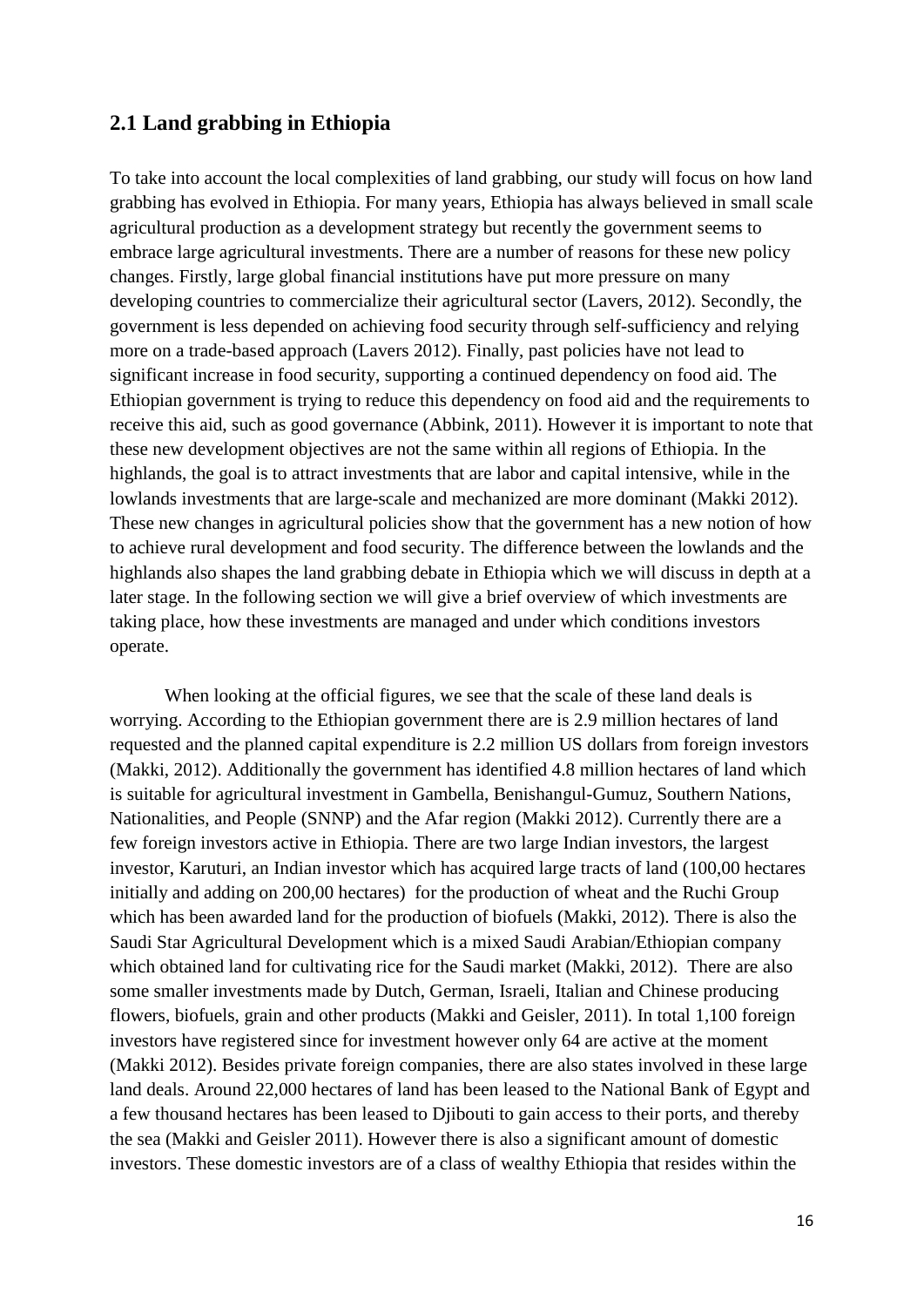country or in the diasporas (Makki 2012). Finally, there is the state of Ethiopia which has used land for large sugar plantations (Lavers 2012).

As of 2008, for investors to lease land they must apply for an investment license through the Ethiopian Investment Agency, which is part of the federal government (Abbink 2011) This way the government can select which investments fit within the national priorities (Lavers 2012) Land is leased out for a fixes amount of time, only transferring the use rights because the government still retains legal ownership of the land (Lavers 2012) After receiving the investment license, investors discuss with the regional authorities which pieces of land are available. The federal government places pressure on the regional authorities because they have to show how many investors they have attracted and what the returns of the investments are that are taking place within their district, this means that environmental and social aspects come in second place (Abbink 2011). There are sanctions for those who fail to perform in the way the federal government expects (Abbink 2011). There is also evidence that in certain regions the government has completely taken control of allocating land to investors, by identifying land that the federal government deems suitable for potential investment, thereby placing land directly under control of the federal government instead of the semi-autonomous regional institutions (Lavers 2012).One of the reasons which was given by the federal government to remove power from the regional authorities is corruption, and there has been evidence to support this claim (Abbink 2011). This struggle between regional and federal authorities leaves room for investors to get the best deal, which may not benefit the interest of the people living within these communities.

There are many economic incentives for companies to operate in Ethiopia. Based on their location, the crops, and whether it is intended for domestic or foreign market, companies can receive tax holidays which can go up to about 5 years and can import materials for upgrading their investment projects without paying import taxes (Makki 2012) The government is leasing out land for extremely low rent prices (Makki, 2012) and in some cases for free. There are no extra fees for water which makes it easy for investors to control access to water which is necessary for irrigation (Makki 2012). Finally, there is evidence that the environmental impact assessments which are necessary for approval on investment projects according to the law, are often waived( Makki, 2012). These incentives are making Ethiopia an attractive place for investment which can be seen by the steady increase in Foreign Direct Investment in the last couple of years (Makki&Geisler 2011). However, it should be noted that these incentives might have a negative impact on social, economic and environmental structures in the long run.

These land deals are becoming an important part of the Ethiopian government's economic policies. The government hopes to attract these investors with economic incentives so that it will lead to a reduction of food assistance. Most importantly, it has shown the scale of these land deals and that the government is clearing more land for the future. However, the state is not only facilitating land grabs for economic reasons, but as a way to expand its control.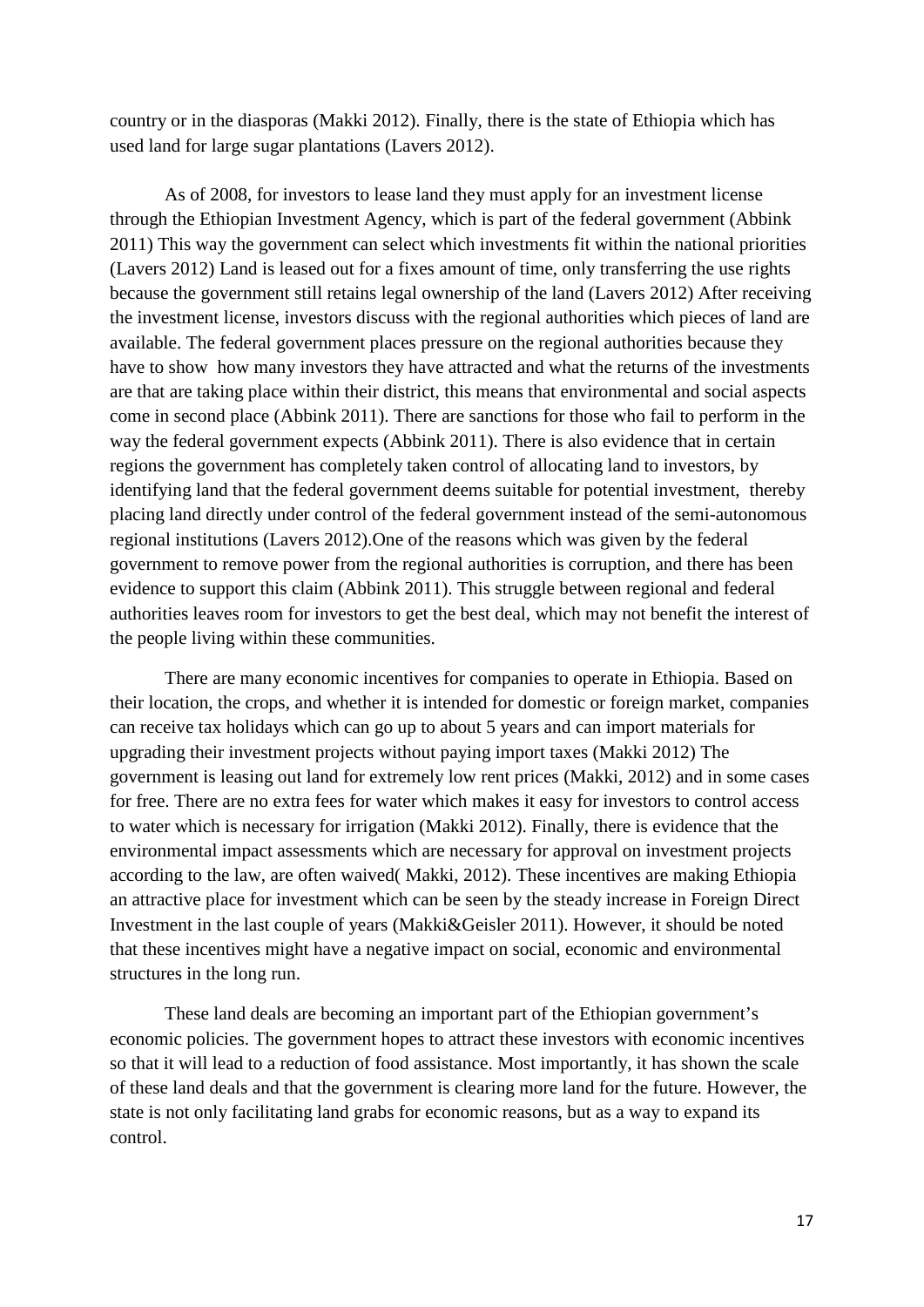# **2.2 Simplification of land-based relations**

<span id="page-18-0"></span>As briefly mentioned above, the first state action that is relevant with land grabbing, is the state's ability to simplify complex social relations of land use through allocating land rights. In order to govern the state has to make land uses legible and this is done through recording and re-classifying of land uses. In the following section land rights in Ethiopia are briefly explained, those imposed by the federal government and the role of customary rights in local communities. Then the notions of state simplification and legibility (Scott, 1998) will be further explored and how these notions relate to Ethiopian land grabs.

# <span id="page-18-1"></span>*2.2.1 Land rights in Ethiopia*

To understand land rights in Ethiopia, we must look at how previous governments influenced how land rights are organized today. During the military socialist regime, de Derg, land was state owned. This socialist regime changed the rural landscape drastically by introducing numerous unpopular measures such as collective farms, resettlement campaigns and villagisation (Rahmato, 2009a). After the fall of the regime, many expected the new government called the Ethiopian People's Revolutionary Democractic Front (EPRDF) to privatize property rights because it has embraced many other neo-liberal policies. Those who supported private allocation of land rights believed that this would increase the incentive for farmers to invest in their land, thereby achieving higher productivity levels. However the state retained the ownership of land on the basis that this would ensure fairness and equity (Crewett & Korf, 2008) This meant that the state would make sure that land was distributed among the rural peasants and not concentrated among an elite group of land owners (Crewett & Korf, 2008). It was also seen as a means to avoid any political unrest by protecting farmers from displacement and avoiding migration which could cause ethnic conflicts or urban unemployment (Lavers 2012b). State ownership has caused the peasantry to be depended on the state for their livelihood, and the state has made it very clear that there is no space for debating these land policy issues (Crewett & Korf, 2008). State ownership of land means that the population receives use rights, but ultimately the state can allocate land as well as the natural resources it possess as it sees fit and peasants cannot exchange or sell land (Rahmato 2009a). Terms of land use are stipulated in Article 40 of the Ethiopian Constitution:

*"The right to ownership of rural land and urban land, as well as of all natural resources is exclusively vested in the state and the peoples of Ethiopia. Land is a common property of the nations, nationalities and peoples of Ethiopia "*(FDRE, 1995, article 40).

This article shows some important improvements in terms of land tenure security after the fall of the Derg regime. Firstly, the current government has allowed the leasing of land which was not possible at first. Secondly, during the Derg regime, peasants were not allowed to hire labour, but after 1995 a labour market was created for the rural economy. Finally, peasants are now entitled to compensation if land use expires. However the government retains the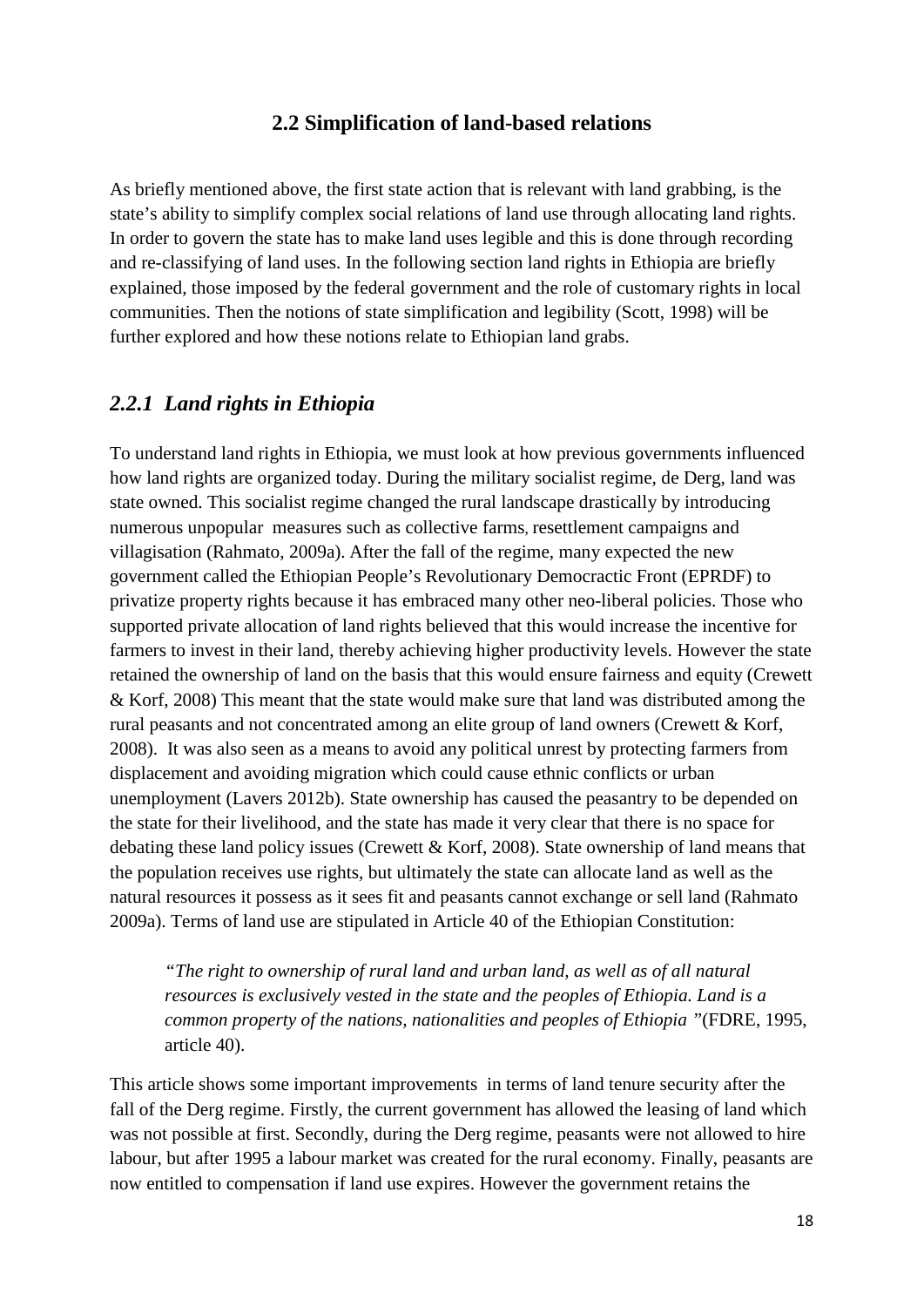possibility to withhold land use rights if it serves national interests , for example mining projects or electricity plants (Crewett & Korf, 2008).

This does not mean that land use rights are homogenous across Ethiopia. On the contrary, besides the federal government of Ethiopia, there are many regional semiautonomous ethnic administrative institutions. These regional bodies can to a certain degree, formulate their own land policies as long as they are in accordance with the federal law. (Crewett & Korf, 2008). In addition, much of the federal land policies are aimed to fit the needs of the sedentary agricultural practices of the highlands (Crewett & Korf, 2008). In these areas, the state has started to register use rights, implying some protection against state expropriation and greater land tenure security (Rahmato 2009a). But in areas were pastoralists and shifting cultivators reside this is not the cause. There are numerous administrative challenges in registering land to pastoralists and shifting cultivators therefore they do not have land certificates and cannot claim their historical connection to land (Lavers, 2012b). In these areas, land often reclaimed for different purposes , because the constitution does not have clearly defined user rights for these groups (Abbink, 2011).

Besides formal institutions that govern land rights, there are many customary laws at local level which govern land use and solve disputes. Inheritance is the primary process by which peasants are given the right to use land. It has been acknowledged that in the case of conflicting claims to land, communities prefer to settle disputes through elders appointed by the village instead of formal institutions (Rahmato2009b). In the case of disputes with the state, peasants know that they have no legal basis to challenge the state authority (Rahmato 2009b). These disputes often arise because of the amount of compensation paid or receiving land that is of poor quality (Rahmato 2009b). Hence, peasants can settle disputes through customary law, but have little legal standing within formal institutions.

# <span id="page-19-0"></span>*2.2.2 State simplification and legibility*

The themes of state legibility and simplification are a central part of James Scott's work *Seeing like a State* (1998). In this section we will define and explain both terms before applying them in the context of land grabbing in Ethiopia.

State legibility is when the state records simplified realties into an administrative grid in order to render its population legible and thus governable (Scott 1998). In particular with land tenure, legibility of property relations is crucial because this allows the state to collect more tax revenue (Scott 1998). The state faces some challenges, in particular when locals derive their livelihoods from fishing, hunting or gathering. Turning land into common property is fiscally a lot less attractive and, due to scarcity, the value of common resources is on the rise.

State simplification is when the state tries to reduce the complexity of local practices and relations by standardizing and thereby creating categories that could be recorded and monitored. This way the state was better equipped to control or govern its subjects.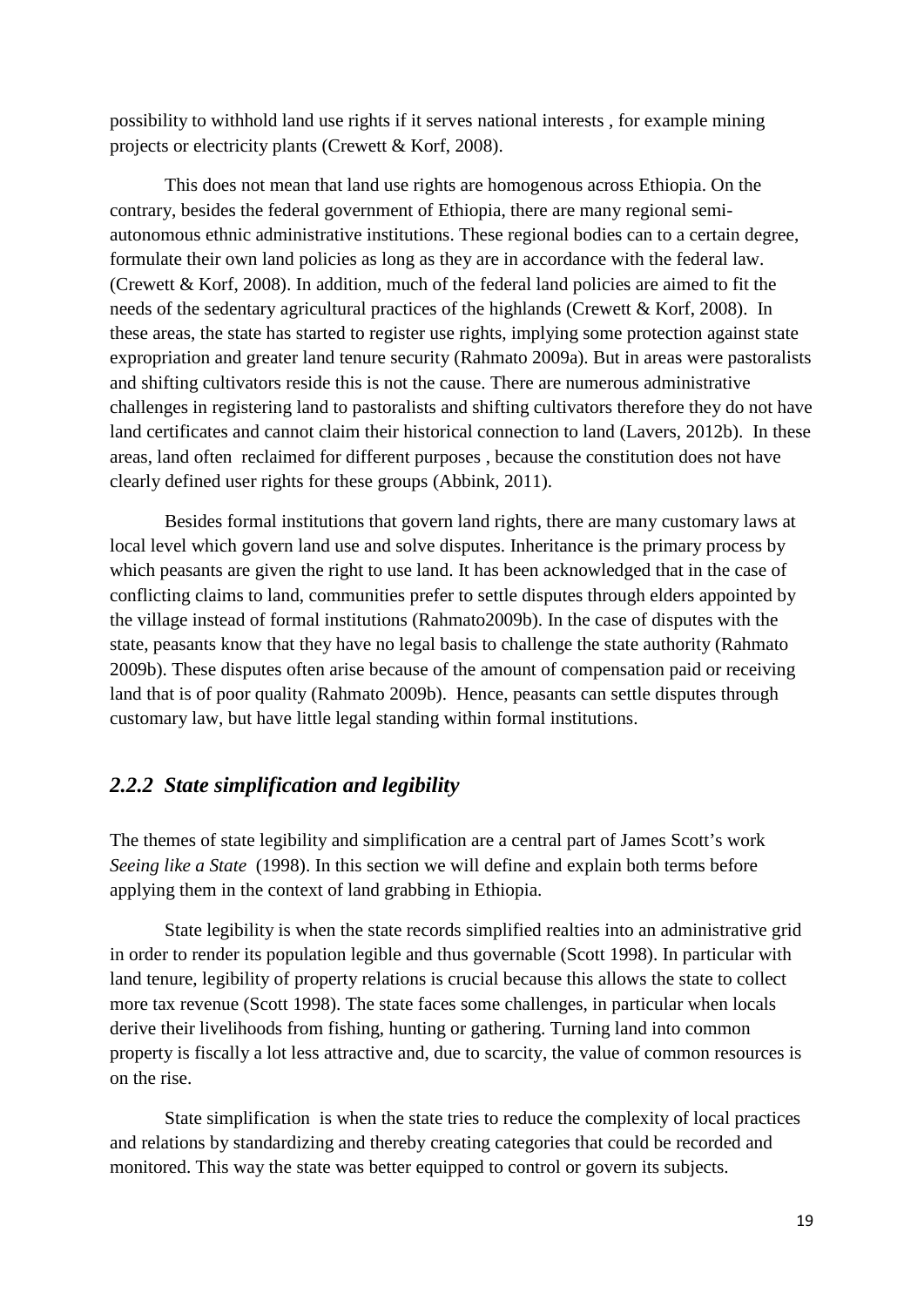Customary tenure systems are much more adaptable to its local context. When the state simplifies customary tenure relations, much of this adaptability and locality is lost (Scott, 1998). This means that if a peasant would like to claim its right to land, he must do so with state documents and through formal institutions, rather than through customary dispute settlements. Through recording and titling a uniform property regime is created : *"The cadastral survey and the title deed are a rough, often misleading representation of the actual existing rights to land use and disposal"* (Scott, 1998, :76) .

During the process of simplification data becomes distorted, inaccurate and due to its political interpretation, it can be corrupted . Besides the fact that state simplification in necessary for state officials to monitor its population, Scott claims that :

"*the modern state, through its officials attempt s with varying success to create a terrain and a population with precisely those standardized characteristics that will be easiest to monitor, count, assess and manage" (Scott, 1998: 82).*

This means that the state encourages the reduction of local differences in order to serve national interests. State simplification of land rights, ultimately is a way of the government to control society. The current land grabs in Ethiopia will only intensify this phenomenon.

## <span id="page-20-0"></span>*2.2.3 Land rights and state simplification in the context of land grabbing*

The current property regime in Ethiopia based on state ownership was implemented to promote equity and smallholder agriculture. However, in reality this is quite the contrary. State ownership of land has actually disadvantaged small famers and facilitated land grabs. The state has the ultimate power to decide how land should be used. This leads to land being leased to investors and these actions are disguised as serving national interests. The state had always claimed that land should not be concentrated in the hands of an elite group of landholders, because they feared that economic power may translate into political leverage. In fact, this is exactly what is occurring. Investors, both foreign and domestic are not only claiming the right to land, but are also powerful actors who can influence the agricultural landscape of Ethiopia. This means a shift away from small holder agricultural and maximizing profits through mono cropping and mechanized agriculture. Between these global and local interests, the state has an ambiguous role as land broker, one the hand claiming to serve the interests of smallholders but in reality facilitating land grabs by investors.

In fact, the interests of investors partly overlap with those of the state. Multifunctional agriculture is illegible and thus difficult to govern. As discussed in the previous section, multifunctional agriculture consists of complex social economic relations, that are embedded in particular local realities. It is in the interest of the state to create policies and regulations that favor land uses that are easier to record and monitor and eliminate land uses that are illegible. A bias towards sedentary, preferably commercial agriculture is constructed, leaving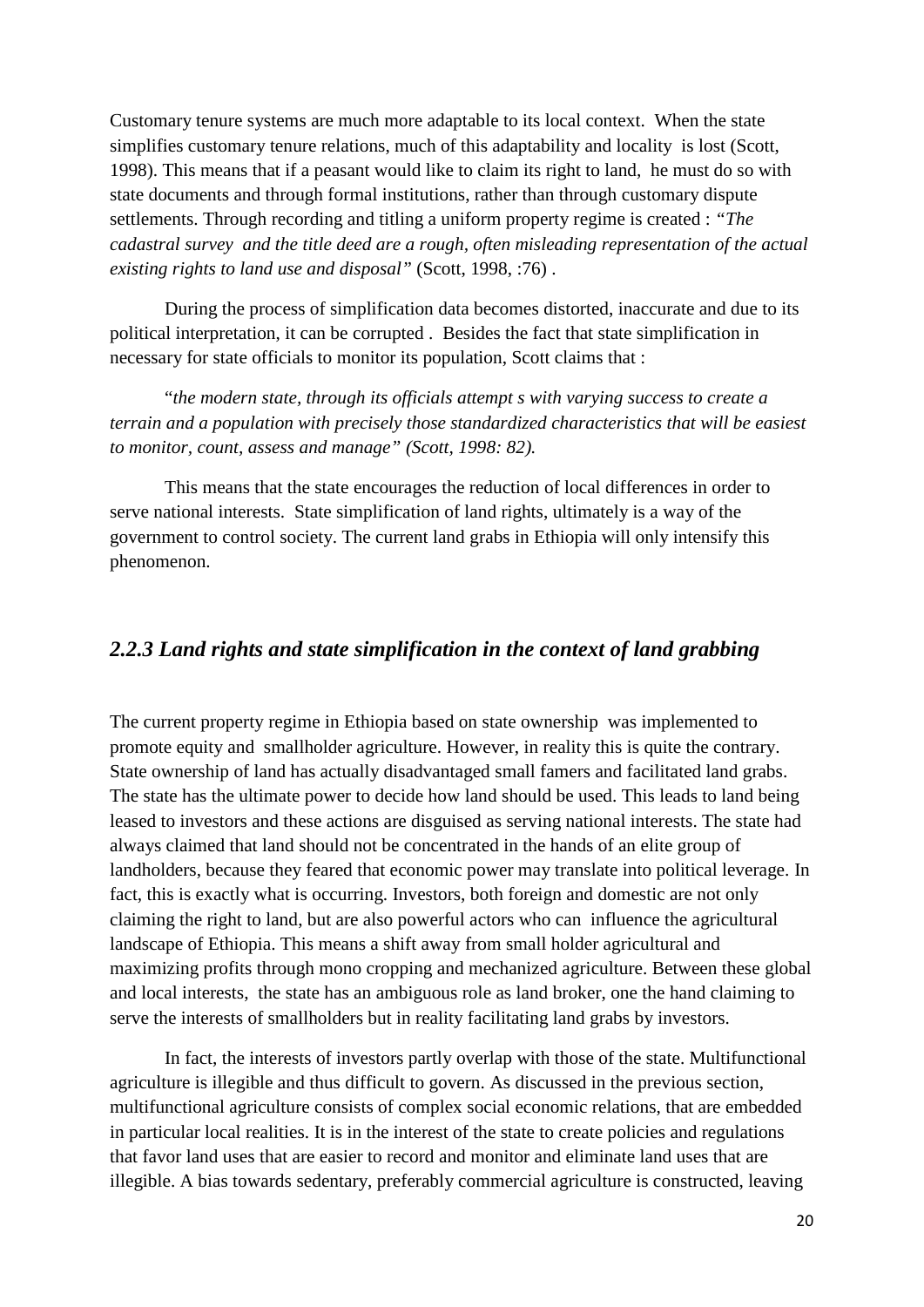little room for variation in agricultural practices that have traditionally been present in Ethiopia. Legibility also implies that the state: "*eliminates local monopolies of information and creates a kind of national transparency through the uniformity of codes, identities, statistics, regulations and measures"* (Scott, 1998 p. 78)*.* When local knowledge is undervalued, it creates a power shift from local actors to the state and investors who have access and an understanding of this state created format. It is important to note, that his state created format is also the only language understood in formal dispute institutions, therefore the power of the state and the investors remains unchallenged. Thus the state and the investors can influence land use trajectories in these areas to serve their interests.

The categorization of land as unused, is a state simplification of the actual complex land based relations that are occurring at local level. In addition, by claiming land is "unused" the state is legitimizing its role as land broker for investments. If land is unused, this implies that the state is not interfering with small holder agricultural practices in favor of large agricultural investments, thereby justifying land grabs (Lavers, 2012a). In these areas of unused lands, agricultural productivity is often low, either used for pastoralism, gathering resources or shifting agriculture or other practices that are invisible to the state (Lavers, 2012b) By inviting investments in these areas, state authority is expended through legibility while at the same time serving national economic interests. This is what Scott calls "expansion into non-state spaces" and we will discuss this in the following section.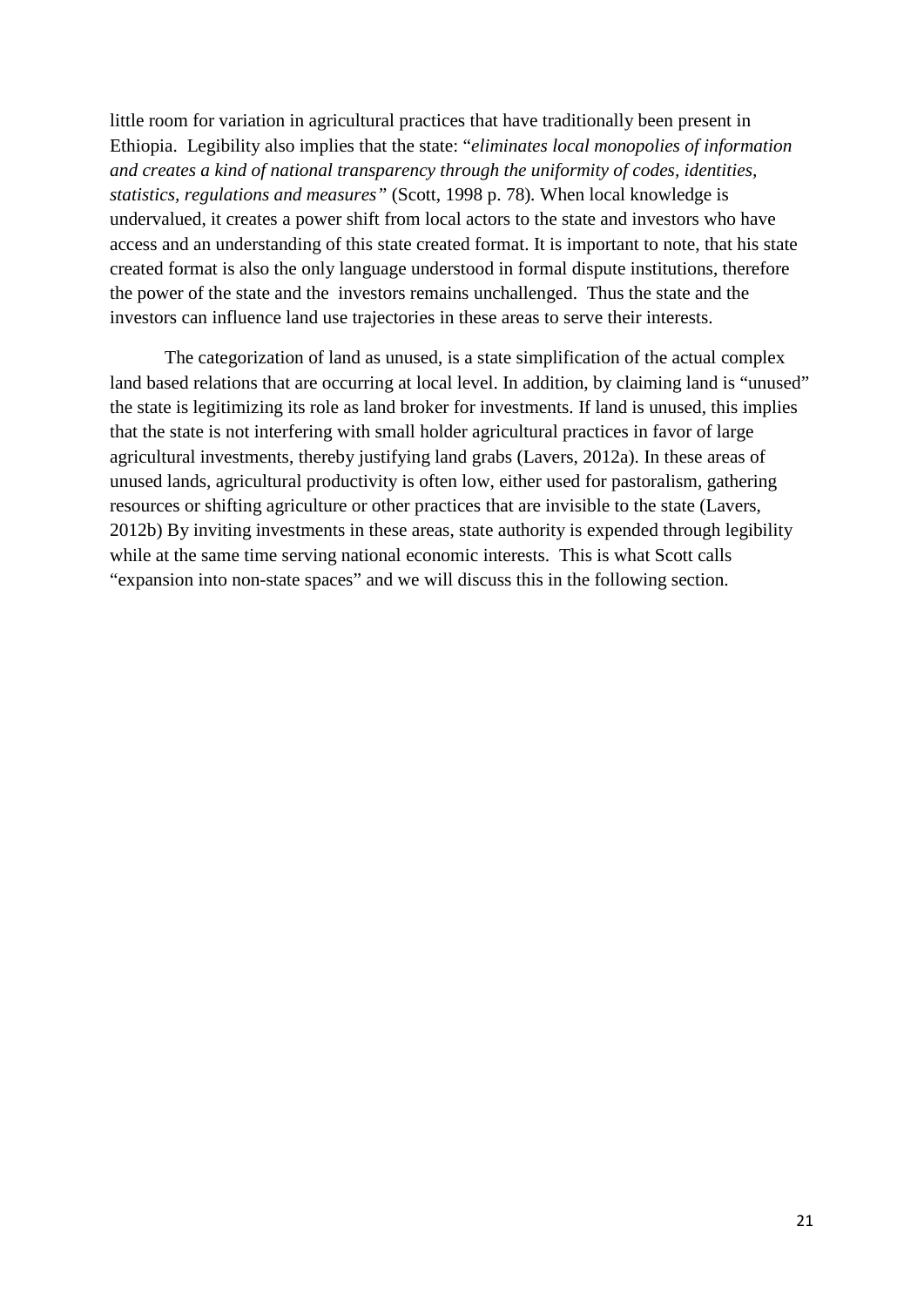#### **2.3 Expansion into non-state spaces**

<span id="page-22-0"></span>Next, we will look at how the notion of state and non-state spaces (Scott 1998) relate to land grabbing in Ethiopia. Expansion into non-state spaces is legitimized by the state through the notion of development. The settlement of large investors in the lowlands of Ethiopia, is part of the national agenda for agricultural development. The lowlands, which are mostly occupied by pastoralist communities, has seen many development programs through the years as an attempt to incorporate them into state structures. This can be seen as an expression of the unequal relationship between the high lands and the lowlands, in which the lowlands are exploited for the benefit of the highlands. This history of inequality is likely to be continued through allowing investors to settle on "unused " land which many pastoralists call their home.

#### <span id="page-22-1"></span>*2.3.1 State and non-state spaces*

Another major theme in *Seeing like a State* (Scott, 1998) is the difference between state and non-state spaces. State spaces are territories where there is a high population density and where mostly settled agriculture is practices which leads to both production and labor surpluses. The social and economic practices of the population in these areas are legible by the state. Non state spaces are areas in which there is low population density and populations practice shifting cultivation or pastoralism. The state has always promoted policies for settled agricultural practices and has had a bias against mobile populations. The lifestyle of these nomadic populations are organized so that the state is kept at a distance. They have strong ethnic identities and kinships, move around in places that are geographically challenging and adopt economic practices that do not allow for taxation. These factors lead to a strong aversion against incorporation within state structures. The role of the state then becomes to create policies which allow for expansion of the state into non state spaces. These policies often revolve around the notion of "bringing development" into " underdeveloped" non-state spaces.

State spaces are also modified to be more suitable for the market economy, therefore Scott (1998) also notes that the state often prefers large holder over smallholder agriculture because it require less effort and capital to record and monitor a few large businesses then a lot of small ones. Large holder are more efficient in terms of taxation, political control and labor surveillance, but may not always be more efficient than smallholders in terms of production.

In the following section, we argue that in Ethiopia, the highlands represent the state spaces and the low lands are the non-state spaces. The highlands have a climate and terrain that is suitable for the production of cereal crops. The highlands are much more densely populated and has a strong political basis. The lowlands region, such as Gambella, Benishangul-Gumuz, Oromiya, Afar, and Southern Nations, Nationalities and Peoples Region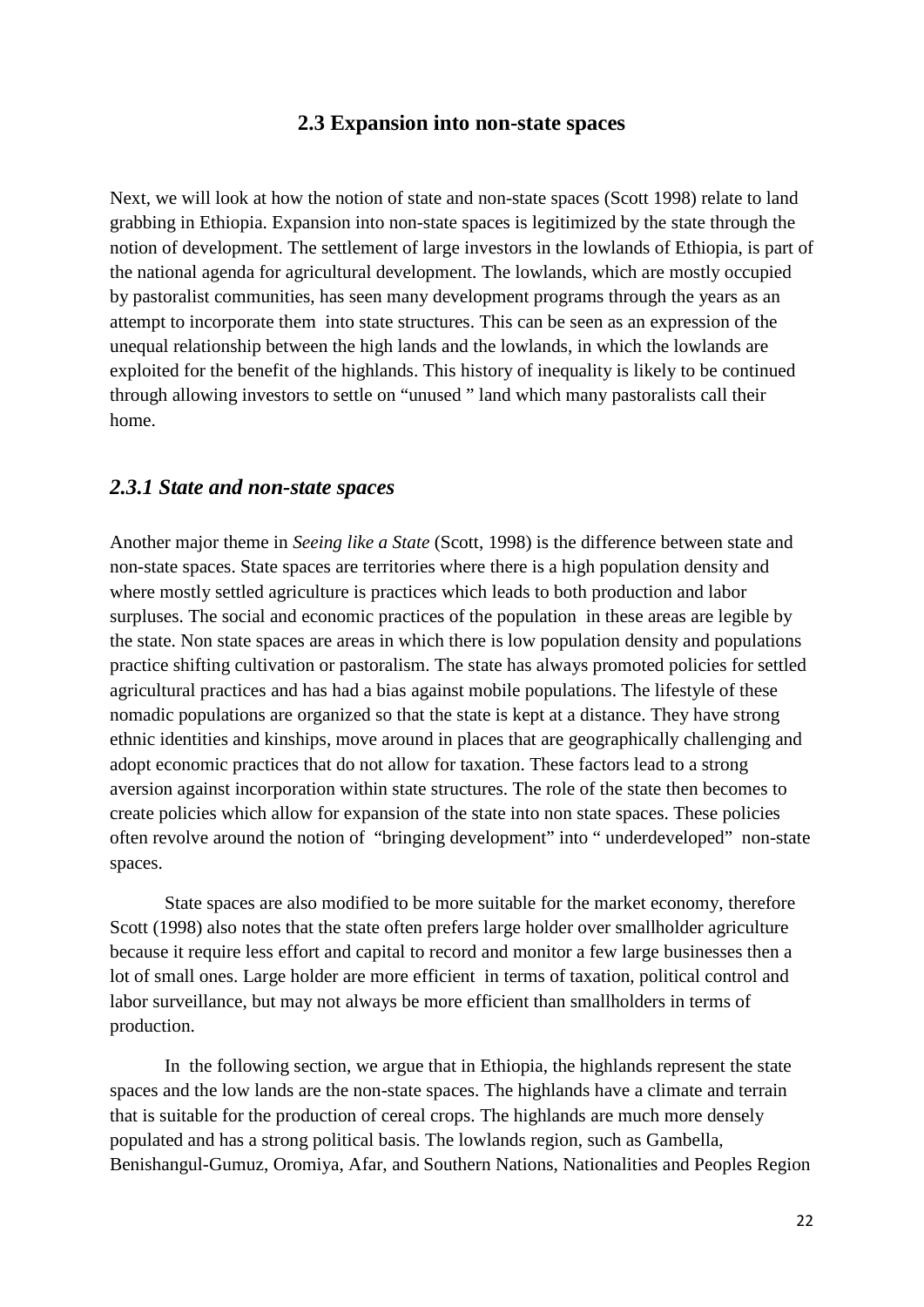(SNNPR), is about 60% of the total land area of Ethiopia. In the lowlands, 93% of the population practice some form of pastoralism, and the rest are considered hunter-gathers or cultivators (Kassa, 2000). Many pastoralists have diversified income sources, such as wage labor or cultivation. Pastoralists that combine livestock with sedentary agricultural practices are called agro-pastoralists (Kassa, 2000). The regions that have been identified as pastoralist zones, are often in the proximity of water. These areas have attracted domestic and foreign investors to set up irrigation schemes and commercial farms (Makki, 2012).

# <span id="page-23-0"></span>*2.3.2 Different agricultural development strategies in Ethiopia*

For many years, the main national development strategy in Ethiopia has been through the commercialization of smallholders. This strategy is outlined in the Agricultural Development Led Industrialization (ADLI). The focus was on internal production linkages, and little attention was paid on the role of foreign trade. This entailed the expansion of labor intensive agriculture alongside better agricultural technologies such as seeds, fertilizer and irrigation (Lavers 2012a). The ADLI had only limited success and Ethiopia remains one of most food insecure countries of the world (Lavers, 2012a). Due to the limited success of the ADLI, the government is now focusing on trade-based development through the facilitation of investments, both foreign and domestic (Lavers 2012a). For years, the Ethiopian agricultural landscape consisted of an equal class of smallholders, and currently it is exposing itself to new inequalities between smallholders and large land holders. State ownership of land is severally limiting the potential of smallholders to expand themselves, while at the same time investors have unlimited potential to develop economically. On a national level, inequalities between smallholders and investors are exuberated through land grabs. Yet on a regional level, between lowland and highland regions, inequalities have dominated the agricultural development strategies for a long time, and this trend is continued through large agricultural investments.

Most state led development strategies are to the benefit of the population living in the highlands and at the expense of those (agro) pastoralists living in the lowlands. The government has always promoted the expansion of sedentary agricultural practices in these areas. Sedentary agricultural has been seen as "modern" while pastoralism has always been portrayed as "backward". Interestingly, Ethiopia is created on the basis of ethnic differences, this is why it is divided into semi-autonomous ethnic regions. Yet the federal government has continues to transform pastoralism in what it deems "legitimate" agricultural practices in order to serve national interests (Lavers 2012a). Ultimately development strategies in the pastoralist regions are aimed at the integration of these communities into the modern state politics and capitalist modes of production (Hagmann & Mulugeta, 2008). The problems associated with the development of pastoralists has been due to their inefficient production systems and their mobility (Kassa, 2000).Therefore the government has started several settlement programs for pastoralists and the forced creation of peasant associations, as a way to assert state authority over these groups, and to provide basic services (Kassa, 2000). However, pastoralists have a tendency to keep to government at a distance. Through tax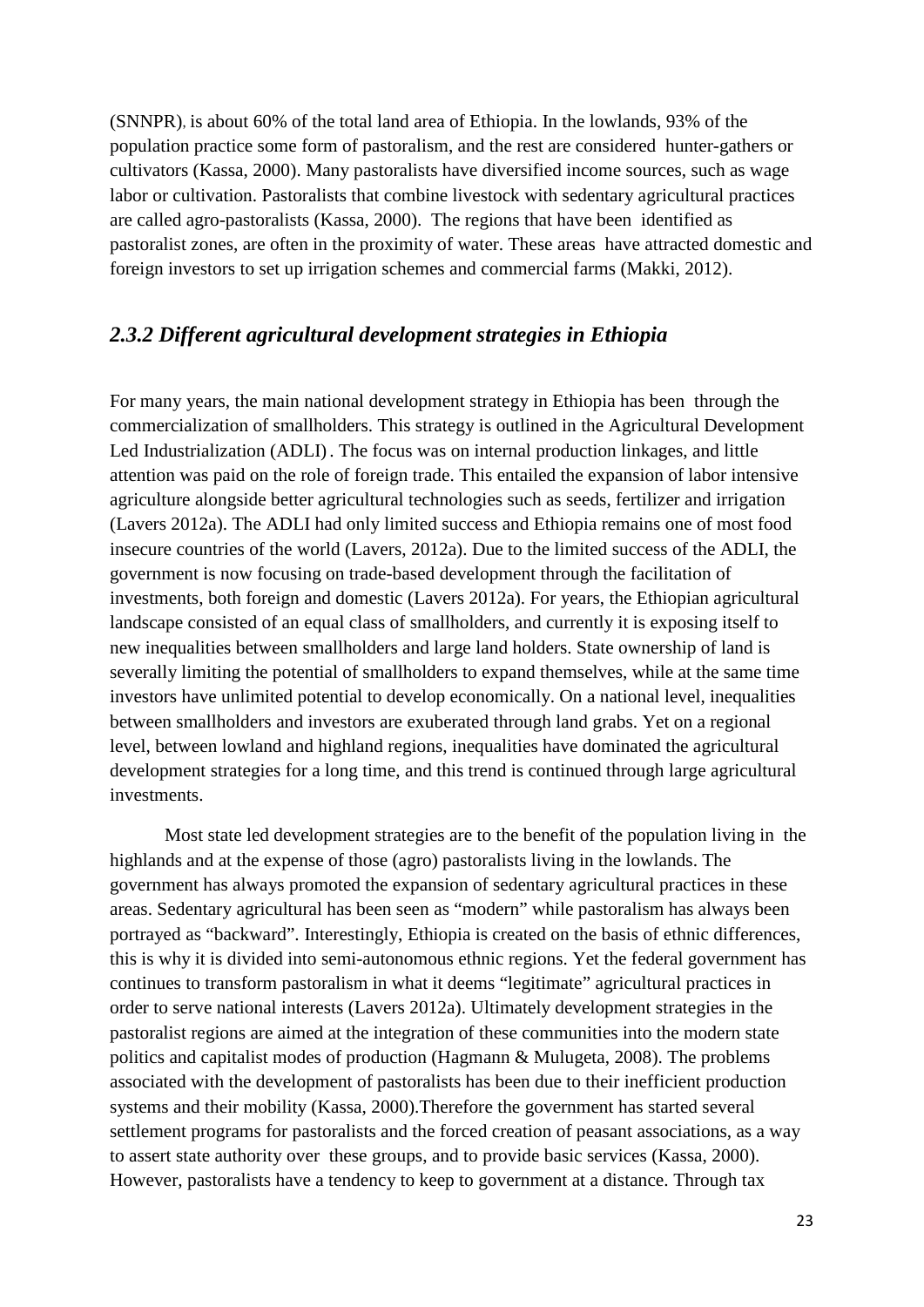aversion and lack of a strong political representation at a national level, pastoralists have tried to prevent integration into the national politics and economy (Arsano,2000). This also means that pastoralists do not have a strong political or economic basis to protect the resources that are vital to their livelihoods (Arsano, 2000). The revised constitution of 1995 does state that pastoralists cannot be displaced from their grazing land, but without any by laws or ways for reinforcement, the state continues to lease large tracts of land for commercial agriculture (Arsano,2000). For example, the government set up different irrigation schemes in the Awash Valley. This led to a new environment that created work which was suitable for highland migrant workers, the production and processing of sugar and cotton (Behnke & Kerven 2013). Through this project, the government implemented what they deemed "legitimate" land uses and excluded pastoralists from land and water resources. Overall, the state led development programs have led to a decrease in livestock mobility, promotion of sedentarisation or mixed agricultural practices, shorter migration routes and lack of access to water (Hagmann & Mulugeta, 2008).

# <span id="page-24-0"></span>*2.3.3 The incorporation of non-state spaces in the context of land grabbing*

With the recent change in policy attitude towards more export oriented agriculture through investment, the state has envisioned to separate development paths for the highlands and the lowlands. In the highlands, less land is being leased to investors. The few projects that are taking places in these areas are often labor intensive and there is hardly any displacement, because smallholders can be incorporated into the agricultural businesses as wage laborers. The Ethiopian government has implemented policies in support of smallholders for many years, and the settlement of a few investors in the highlands is not an expression of development. In these state spaces, the arrival of large commercial farms are motivated by a desire of legibility. It is easier to monitor and record a few large farms instead of a lot of small farms. Yet the population in the highlands have more political power than the populations in the lowlands, and therefore the impacts of land grabbing will be limited in these areas, because the government cannot afford to lose support.

In the lowlands, the state uses the notion of development to expand into non state spaces. Land grabbing should be seen as a way for the state to modernize areas which have been dominated by pastoralists. The settlement of large investors into the lowlands has several benefits. Because they practice settled agriculture, they are easier to record and monitor, both for control and taxation purposes, than pastoralists. The Ethiopian government has a long history of trying to change pastoralists lifestyles, even before the arrival of capitalists modes of agricultural production, but this has not always been successful. Now, instead they are displacing pastoralists and allowing investors to settle, hoping this will be more successful than changing pastoralist lifestyles. This is partially because of the incompatibility and the aversion against state structures that define pastoralism. The land uses practiced by pastoralists are seen as unproductive and are often illegible to the state, therefore it is in the lowlands that large tracts of land have been identified as "unused". These investments are characterized by mechanized agriculture, land uses which the government have deemed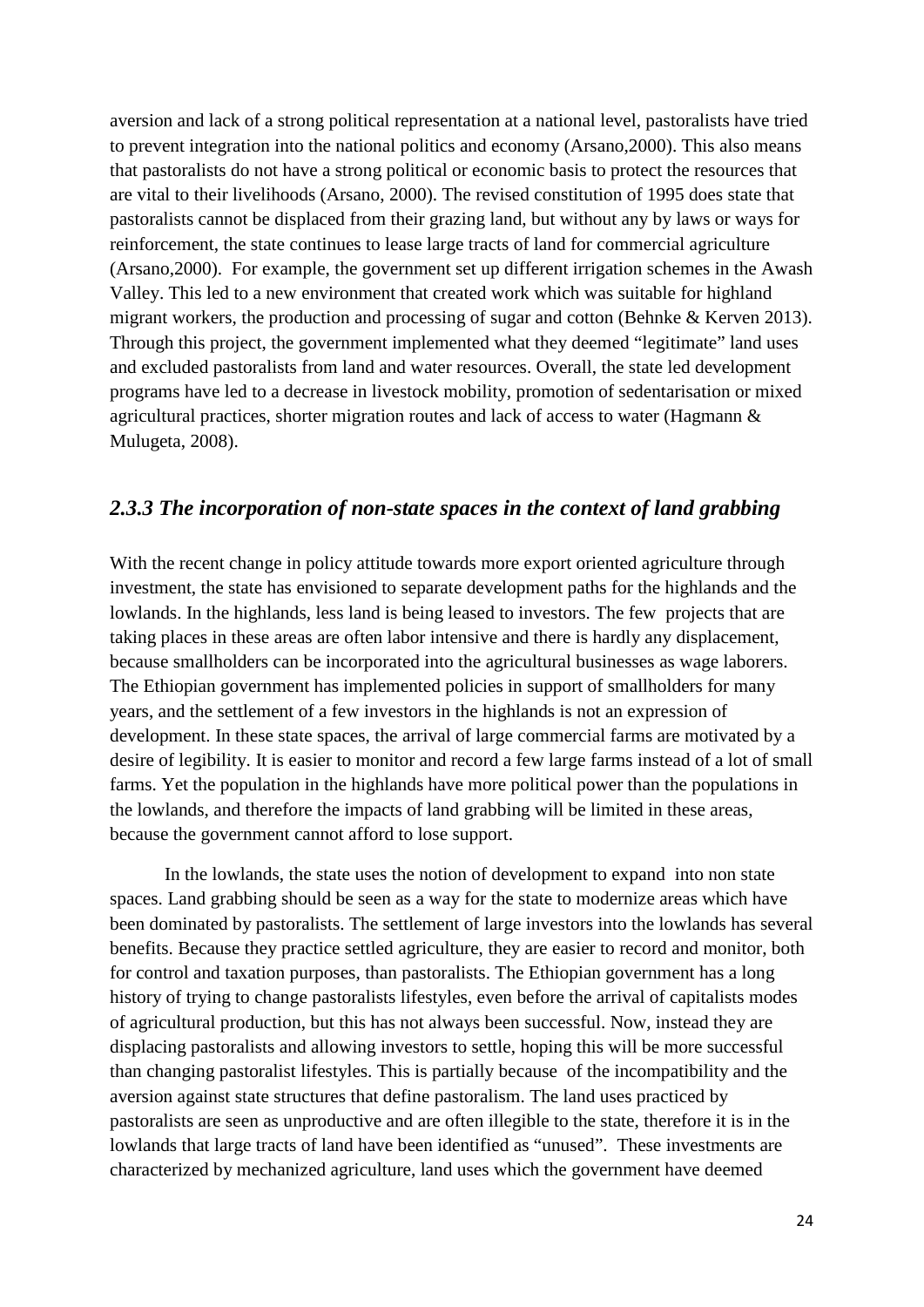appropriate in these areas. The pastoralist populations in these areas loose access to land and water for grazing and no often alternative source of income is offered (Makki&Geisler, 2011). Communities in these areas are being resettled, and while the government claims that the resettlement programs and investments are unrelated, the land that is cleared through resettlement is used for investment projects (Lavers, 2012b). The government is trying to develop the lowlands through large capital injections and is replacing pastoralists with investors. While the relationship between pastoralists and the state is a difficult one, investors are depended on the state for resources and allocation of labor, therefore this relationship will likely develop in terms of mutual assistance (Lavers, 2012a). In conclusion, the commitment of the state to the development and "modernization" of pastoralist communities is being continued through the facilitation of land grabs in these regions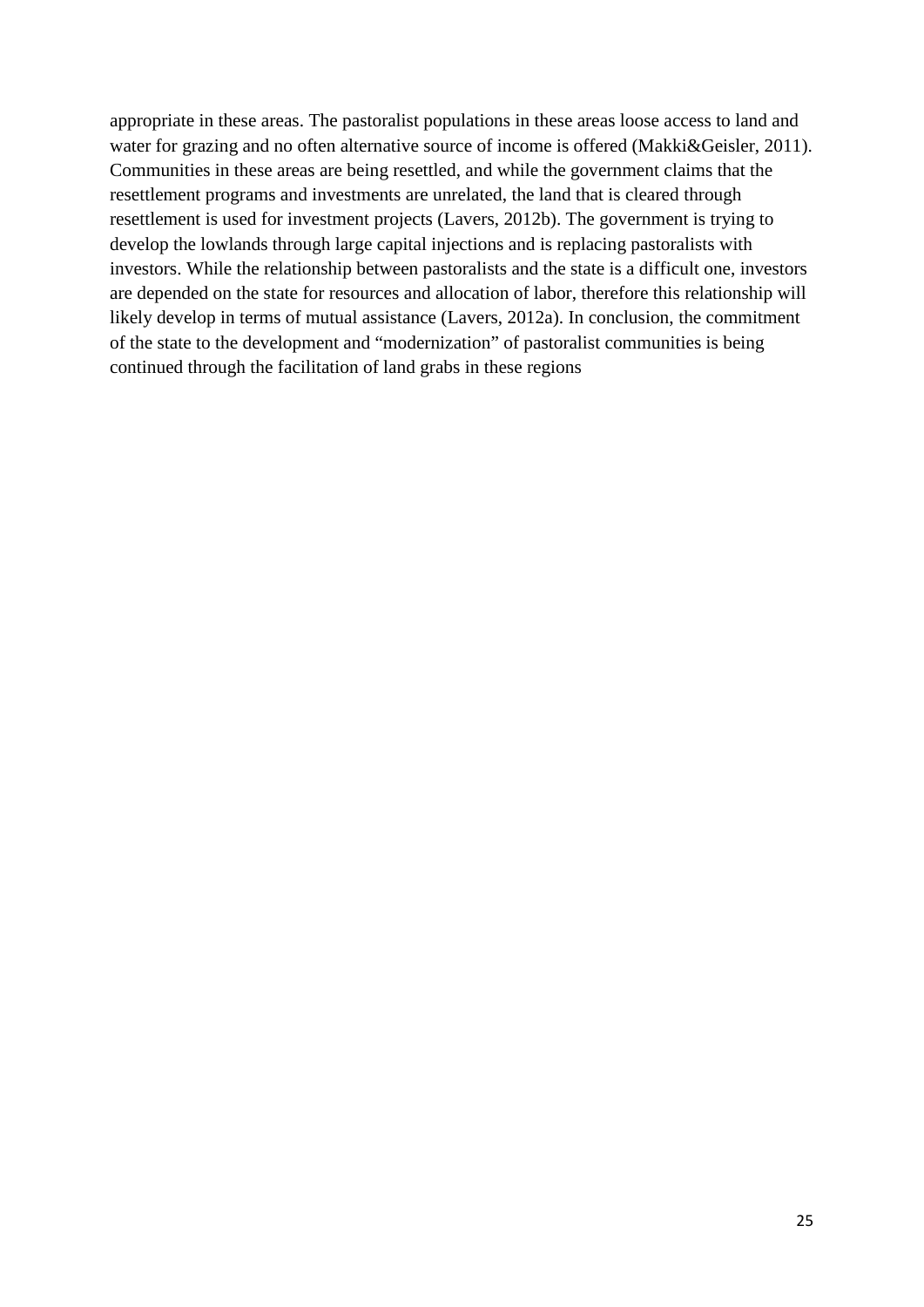# <span id="page-26-0"></span>**2.4 Enforcing compliance to state simplification through coercion**

Throughout this article, we have described Scott's notions of state simplification and legibility. In this section, we will convert theory into practice, and demonstrate how resettlement programs are a practical expression of state simplification. Forced resettlement and villagization are tangible attempts of the state to re-organize society to fit into the administrative grid, rather than vice versa. In contrast to previous resettlement schemes we will argue that there is enough evidence to suggest that the land which is cleared through the current resettlement schemes in being leased to investors. We will discuss how the state uses tactics of coercion to facilitate these investments and that the involuntary nature of these resettlements define the situation in Ethiopia in terms of land grabbing rather than land deals. Finally, we will identify the potential influence of disc lament caused by land grabbing on the social structure of Ethiopia and encourage further research on this topic.

## <span id="page-26-1"></span>*2.4.1 Coercion*

The use of violence as a means of coercion, can be used by the state to force communities to comply with state simplification projects, however violence is not always exclusive. In their article, Borras & Franco et al. (2012) describe this last role of the state as using *"coercion through police and (para)military forces to enforce compliance, extend territorialisation, and broker for private capital accumulation"* (ibid. 2012: 858). When discussing the role of the state, it is important to emphasise that the state has a monopoly on legitimate use of violence because this will distinguish the state from other actors involved in land grabbing. However, this view on coercion is simply too narrow.

The government of Ethiopia claims that the resettlements are voluntary but communities in the Gambella region have stated that they were forced to move, through deception, intimidation and violence (HRW, 2012; Pearce, 2012). The state deceives communities, by providing them with false information about their new settlement. Officials inform communities that the reason for the resettlement programs is to provide them with better access to facilities. However upon arrival, communities realize that this was not true, land is often of lesser quality and there is no water, electricity or clinics as the officials has previously promised (HRW, 2012). In these instances, the resettlement may seem voluntarily, but it is based on deception. Besides the use of physical force, the state officials also use intimidation by implying that violence may be used. Therefore, we will prefer to use the following definition of coercion: *"Coercion includes all concerted application, threatened or actual, of action that commonly causes loss or damage to the persons or possessions of individuals or groups who are aware of both the action and the potential damage"* (Tilly, 1990: 19). State officials that visit villages to announce the resettlement programs are accompanied by the police or military forces. Communities are too scared to voice their concerns due to fear or reprisals.(HRW, 2012). Those who have refused resettlements have been beaten or incarcerated. In conclusion, we want to make two distinctions when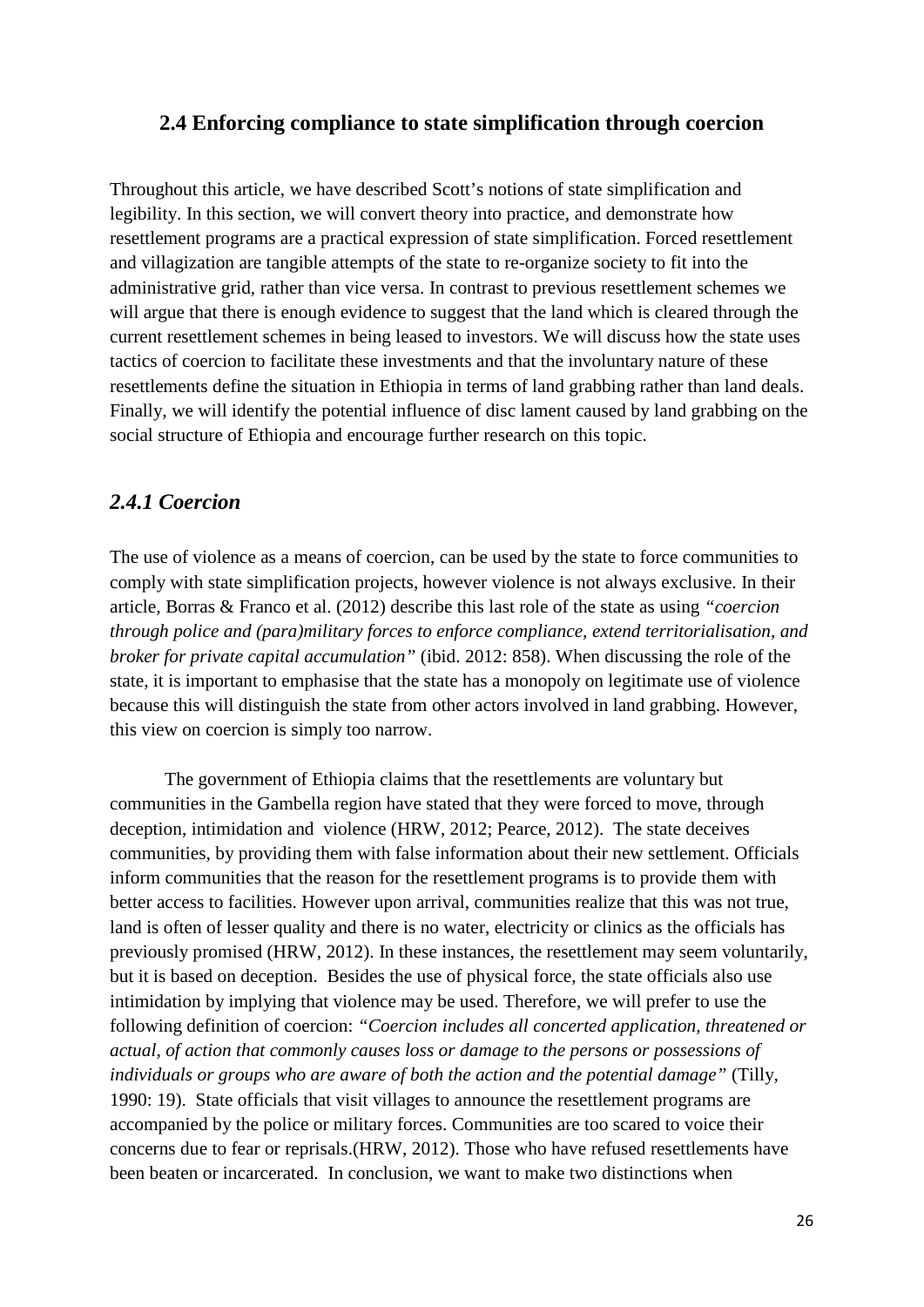discussing the role of coercion. We extend our definition of coercion to both the actual use of violence or the threat of violence. It should be emphasized that even when violence is not used to force resettlement, it does not mean that resettlement occurs voluntarily.

## <span id="page-27-0"></span>*2.4.2 Resettlement programs in Ethiopia*

The first resettlements took place during the late 1980's under the socialist regime. Scattered populations were settled into state planned villages, a process called villagization. In addition, populations from the overpopulated highlands were relocated to the lowlands. The purpose of resettlement was to provide population with basic facilities, increase agricultural production and modernize Ethiopia (Scott, 1998). Communities tried to resist resettlement, but their resistance was met with state violence and many fled to neighboring countries. Opposition to the Derg regime continued to grow, and eventually collapsed, along with the resettlement programs.

The current resettlement programs have begun in Gambella since 2010, but are planned to extend into Benishangul-Gumuz, Somali, and Afar regions. At this moment, there is only a limited amount of sources that have begun to report on the incidents occurring in the Ethiopian lowlands. Most of our information will be based on the Human Rights Watch Report (HRW) on violations occurring in Gambella. The areas targeted for resettlement are the same areas that have been identified by the government authorities as unused land which can be leased for investment(HWR, 2012). The government of Ethiopia denies that the resettlement programs are connected to the large land deals occurring in these areas. However, many of the communities that have been displaced, as well as some local authorities, have stated that people are being removed from their land so that it can be given to investors (HRW, 2012 ; Pearce, 2012). State officials try to persuade communities to move voluntarily by promising that there will be schooling, water, clinics and other facilities available in the new villages. If communities do not move voluntarily, the state officials return with police or military forces. In most cases this is merely an intimidation tactic, but there have been reports of people being arrested or beaten for speaking out against the villagization programs (HRW, 2012). Once the communities arrive at their new villages, there are no such improved facilities that the government has promised them. They have lost the land which has been part of their social and cultural lives for generations (Pearce, 2012). In return, they are given no compensation of the land lost, or given land of poor soil quality (HRW, 2012). Certain communities which have previously been shifting cultivators or pastoralists, are now forced to practice settled agriculture. Within these cultures, there is a lot of valuable knowledge on alternative land practices and adapting to specific local circumstances, which will go to waste due to forced settlement (Scott, 1998).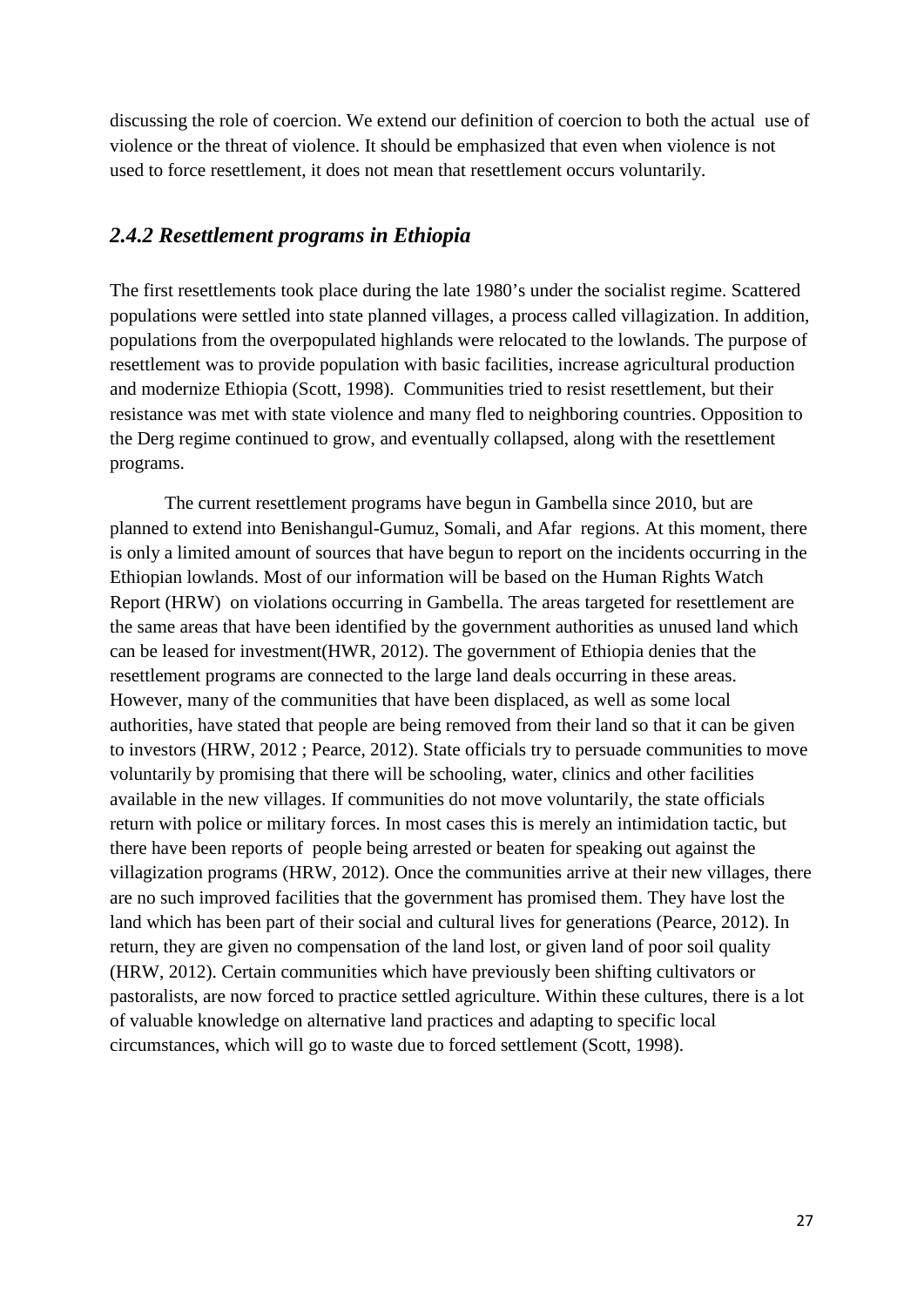#### <span id="page-28-0"></span>*2.4.3 Coercion and resettlement in the context of land grabbing*

Resettlement schemes are not a new feature in Ethiopia. By comparing the previous and current resettlement schemes we can see resettlement has been influenced by land grabbing. In theory, both schemes are an expression of state simplification, settling populations to enhance legibility(Scott, 1998). But state ideologies which shaped intervention are different. During the Derg regime, the resettlement programs were in part carried because of socialist ideologies which were in favor of smallholder agriculture. The current resettlements are motivated by capitalist modes of production, and inequalities between investors and locals might change the social structure in Ethiopia. Communities during the Derg regime were organized in co-operatives because at the time it was thought that this would increase agricultural production (Scott, 1998). Currently, the state is also re-organizing agricultural practices in the lowlands. This time, co-operatives are no longer deemed appropriate land practices, but instead land is being leased to investors because the government feels this will increase agricultural outputs. While the means to achieve productive agriculture are different, the goal remains the same. Finally, on both occasions, the government claims that resettlements are voluntary because communities want access to better facilities such as water, schooling and electricity. The reality is that very few resettlements happen voluntary, mostly communities are intimidated and violently coerced into these new villages (HRW, 2012).

The use of coercion is what sets the state apart from other actors involved with land grabbing. The state is the only institution which has a monopoly on violence, and thus can facilitate land deals in a way that investors cannot. When communities are unwilling to give up their land, or when powerful actors refuse to acknowledge the rights of local communities, coercion is the only means in which land can be handed over to investors. The observant reader may have noticed that while discussing the situation in Ethiopia the term land grabbing has been used rather than land deals. The involuntary transfer of land from local communities to investors makes that we should speak of grabbing rather than leasing. In conclusion, coercion is a distinct feature of land grabbing, because people are forced to give up their use rights rather than bargaining an arrangement in which all parties are considered equally.

#### <span id="page-28-1"></span>*2.4.4 Further research on the effects of displacement*

Due to the fact that the resettlements in the lowlands are so recent, it is difficult to analyze how these displacements will influence the social structure in Ethiopia in the future. While consulting the literature on displacement caused by land grabbing, we can identify some potential outcomes of these resettlements, but more research should be done on this topic, especially in Ethiopia, to be more conclusive. The resettlements in Ethiopia are an expression of displacement, rather than dispossession, in the sense that farmers are not landless, but are given new land at a new locations (often of lesser quality). It remains to be seen whether these farmers will be able to continue farming at these new locations or have to search for new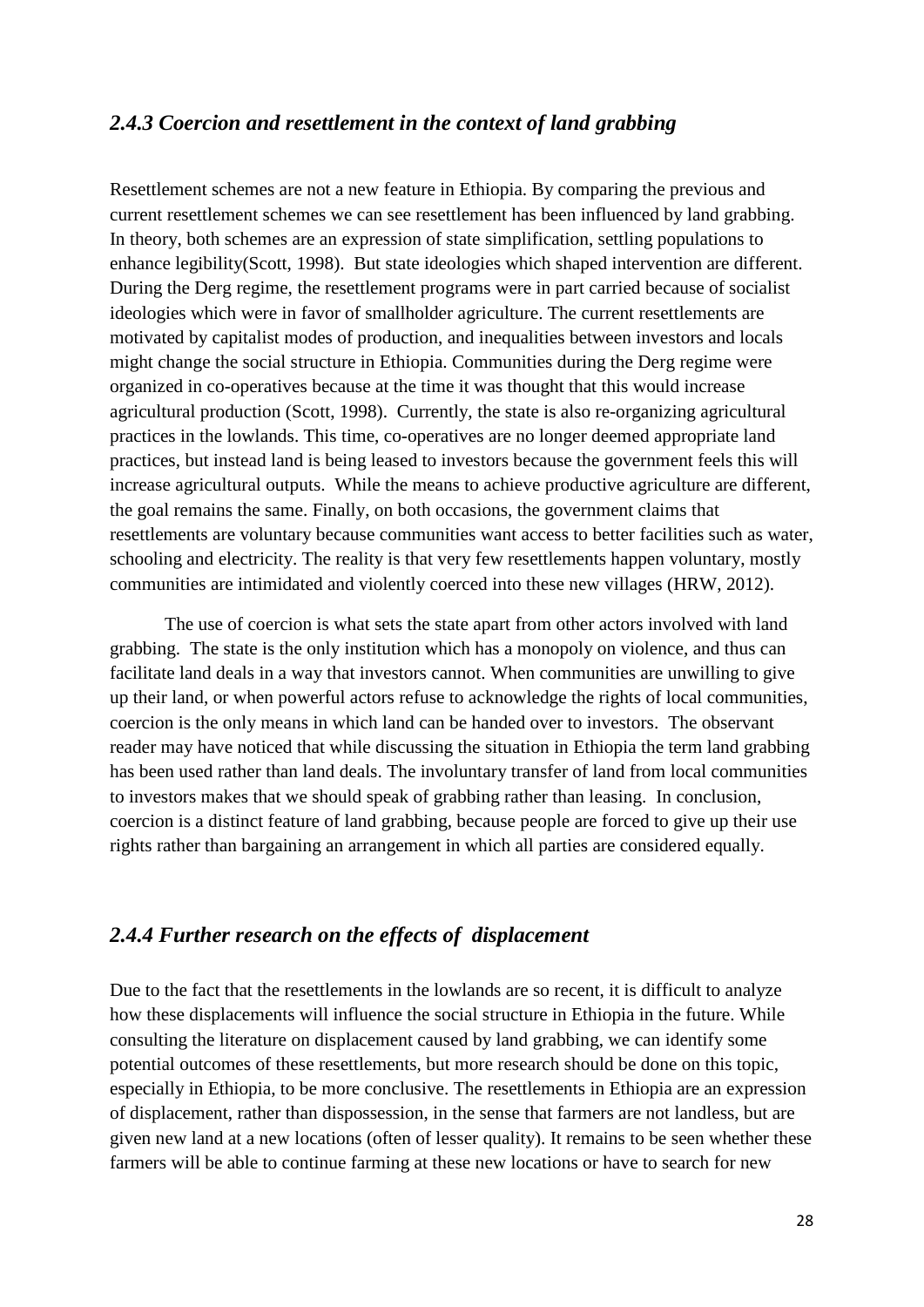sources of income. There are many problems which could impact the survival of the communities that were forced to relocate. The communities were forced to move right before harvest time, which meant communities did not have any food reserves (HRW, 2012). The government said it would clear land for farming, provide food assistance and agricultural inputs, yet many of these promises were not kept (HRW, 2012). Faced with serious threats to their food security, it is possible that communities will abandon farming or combine it with other income sources. Due to the problems communities faced in their home country, some people have gone to refugee camps in Kenya and South Sudan (HRW, 2012). The World Bank has stated that large land deals will offer new job opportunities to the local communities, but evidence has shown that this is not the case (Li,2011). In Gambella, when an investor was questioned on the employment opportunities for locals, he responded that they mostly employed workers with a technical background from the highlands of Ethiopia (Pearce, 2012). Most of the farmers that have been displaced cannot be absorbed into these agricultural companies, because these investments are based on mechanized farming. This is what Li (2009) identifies as surplus populations. Often this occurs in places where the resources are more valuable than the people that reside on it (Li 2009). These populations cannot be absorbed into other economic sectors and are thus surplus to the needs of capital. The question that should be answered through further research is: If these displacements lead to surplus populations, how will this affect the social structure in Ethiopia?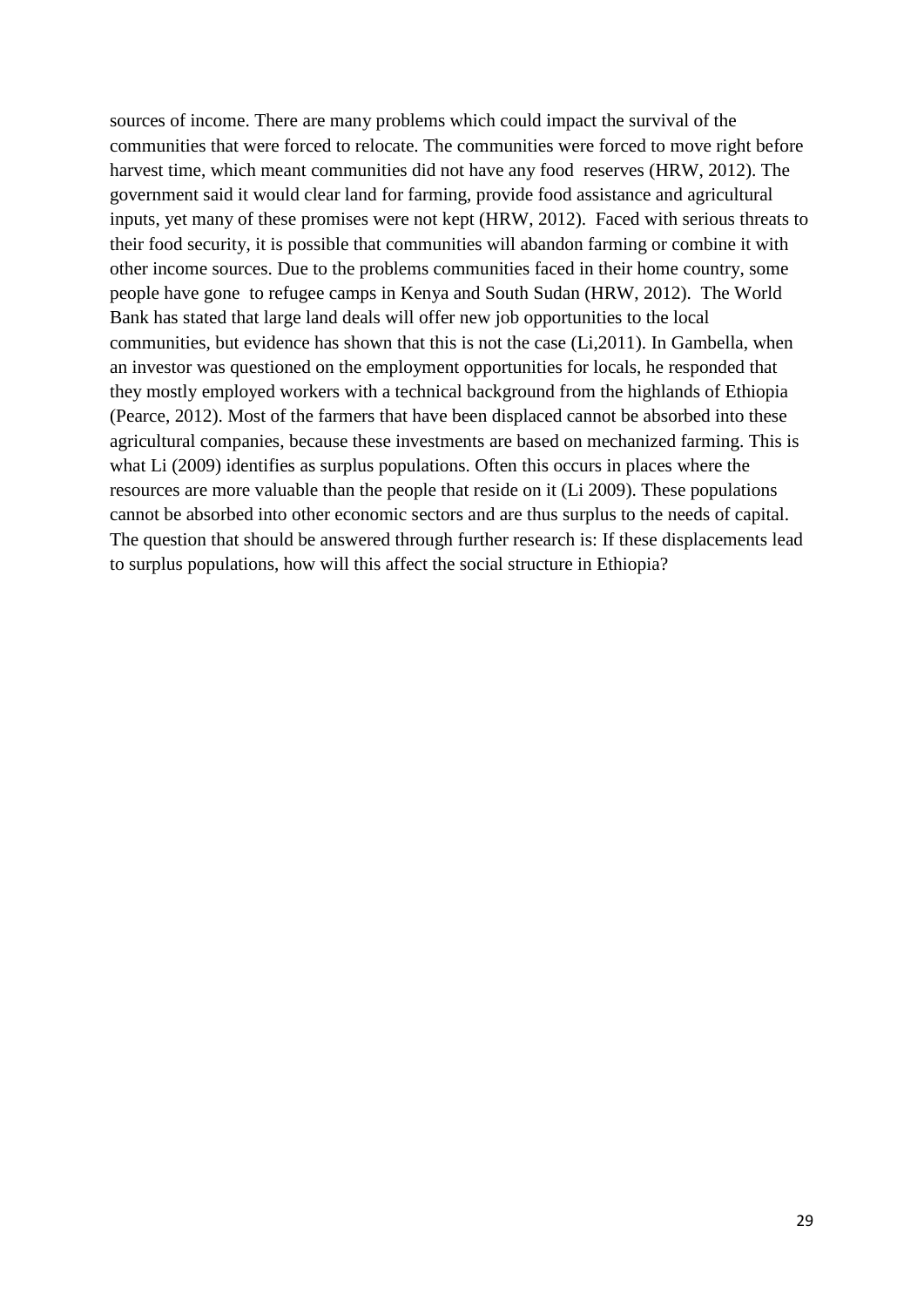# **3. Conclusion**

<span id="page-30-0"></span>In this thesis, the different actors and perspectives of land grabbing have been discussed. The different definitions, views and interpretations of land grabbing and land use have influenced the role of the state with land grabbing. When investors see land as a commodity to be traded in the global economy, and local populations believe land can provide many cultural, social or economic benefits, the state forms its own view on land grabbing. In Ethiopia, the state claims that land that is being sold to investors, is unused and therefore does not threaten local livelihoods. This way, the government can legitimize land grabs towards local communities but also pursue its own interests. In this sense, state forms its own perspective on land grabbing to expand its control through simplification, expansion into non-state spaces and coercion.

Our main focus has been to identify the role of the state in facilitating land grabs. Firstly, land rights in Ethiopia are organized around state ownership of land. The lack of secure tenure rights for local communities means that this severely endangers their livelihoods. The state allocates land rights on the basis of state simplification and legibility. The complex land based relations are reduced to a simplified administrative reality. In the context of land grabbing, this means that the state may categorize land as unused, even though this is not a reflection of actual local practices. Due to the illegibility of local agricultural practices, land is being given to investors because large mechanized farming is easier to monitor and record for state administrative purposes. The shift from smallholder agricultural to intensive farming through investors will change the agricultural landscape of Ethiopia. Secondly, the state can use land grabs to expanded into non-state spaces. In Ethiopia, the cultural and agricultural practices of pastoralists and shifting cultivators of the lowlands have been seen as "backwards". There have been many development programs throughout the years to encourage sedentary agricultural in these areas. Currently, the government has envisioned different development paths for the high lands and the lowlands. The government feels that the agricultural practices of the communities in these areas are not appropriate and therefore land has been deemed as unused. The lowlands will be the main site for investors to settle because the government wants to change the agricultural practices in these areas. This will allow the government to achieve a higher level of control in these areas. As a result, the livelihoods of shifting cultivators and pastoralists will be endangered. Thirdly, the state can enforce compliance to state simplification projects through coercion. Currently, the state is forcing communities in the lowlands to resettle so that land can be cleared for investors. In order to force these communities to resettle, the government makes false promises of better facilities in these new villages, but also uses the intimidation or violence if communities refuse to move. The facilitation of land grabs by the state has slowed the state to expand its control within its territory/.

In conclusion, there have been several limitations to our research. In order to give more definitive conclusions, our literary study could be supported through field research. This may give a more accurate representation of the current situation in Ethiopia. In addition, the information on the new resettlements that are currently happening in the lowlands of Ethiopia,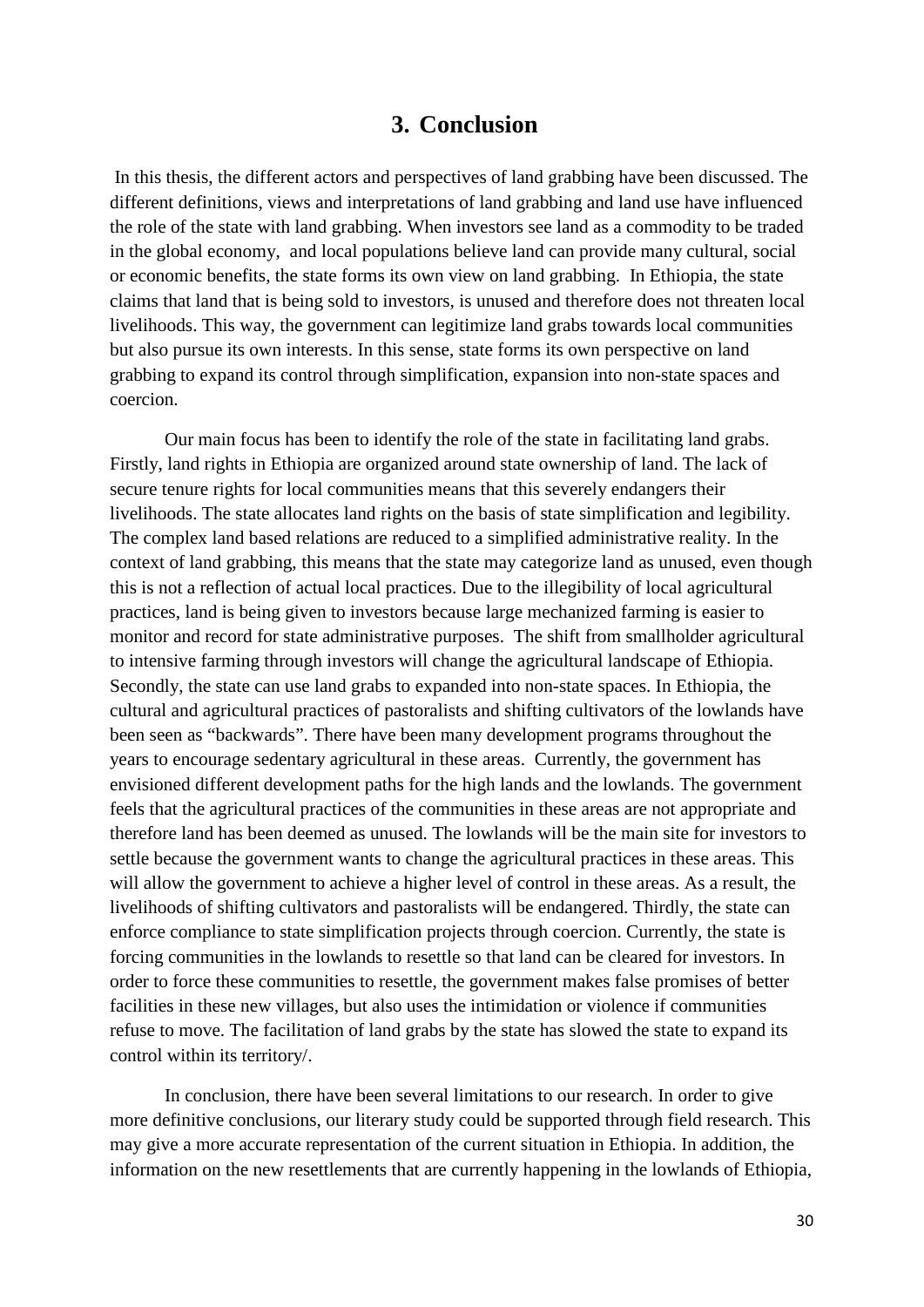has been limited. Therefore we advice the scientific community to conduct more research on these resettlements and on the effects of displacement on the social structure of Ethiopia.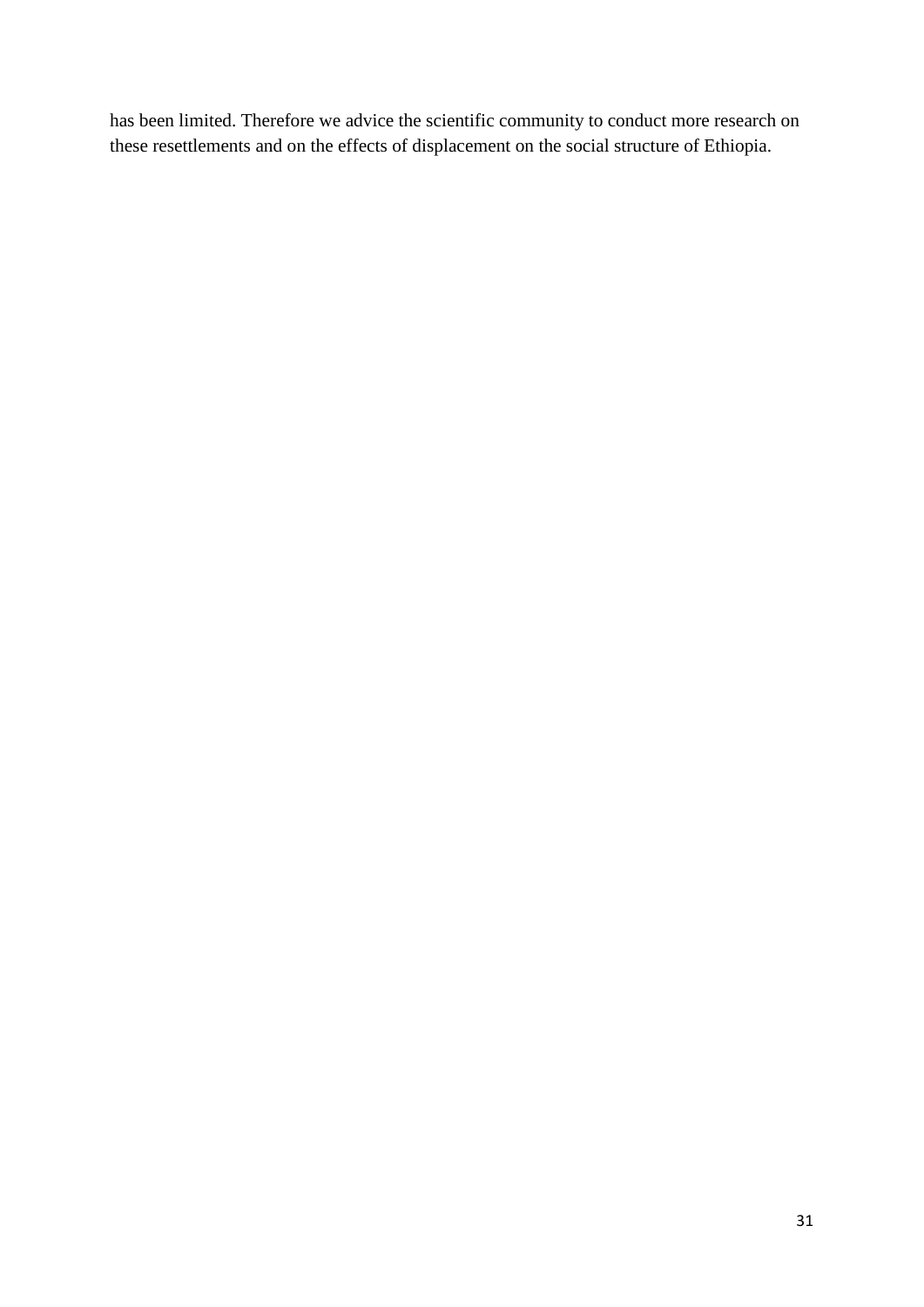# **References**

<span id="page-32-0"></span>Abbink, J. (2011). "'Land to the foreigners': economic, legal, and socio-cultural aspects of new land acquisition schemes in Ethiopia." Journal of Contemporary African Studies **29**(4): pp. 513-535.

Akram-Lodhi, A. H. (2007). "Land, markets and neoliberal enclosure: an agrarian political economy perspective." Third World Quarterly **28**(8): pp. 1437-1456.

Arsano, Y. (2000). Pastoralism in Ethiopia: the issues of viability. *Proceedings of the National Conference on Pastoral Development in Ethiopia*:, *Pastoralist Forum Ethiopia, Addis Ababa, Ethiopia*: pp. 26-32

Behnke, R. and Kerven, C. (2013). Counting the costs: replacing pastoralism with irrigated agriculture in the Awash valley, north-eastern Ethiopia (Working Paper 4)*.*International Institute for Environmental Development: http://pubs.iied.org/10035IIED.html

Borras, S., & Franco, J. (2010). Towards a broader view of the politics of global land grab: rethinking land issues, reframing resistance. *Initiatives in Critical Agrarian Studies Working Paper Series 1*: pp. 1-39.

Borras, S. M., J. C. Franco, et al. (2012). "Land grabbing in Latin America and the Caribbean." Journal of Peasant Studies **39**(3-4): pp. 845-872.

Crewett, W. and B. Korf (2008). "Ethiopia: Reforming Land Tenure." Review of African Political Economy **35**(116): pp. 203-220.

De Schutter, O. (2011). "How not to think of land-grabbing: three critiques of large-scale investments in farmland." Journal of Peasant Studies **38**(2): pp. 249-279.

Graham A, et al. (2011). The Role of the EU in Land Grabbing in Africa - CSO Monitoring 2009-2010"Advancing African Agriculture" (AAA):The Impact of Europe's Policies andPractices on African Agriculture and Food Security. *Paper presented at the International Conference on Global Land Grabbing, Institute of Development Studies, University of Sussex*: pp. 1-30.

Hagmann, T. and Mulugeta, A. (2008). Pastoral conflicts and state-building in the Ethiopian lowlands. Afrika Spectrum **43**(2): pp. 19-37.

Human Rights Watch (2012). *"Waiting here for death": Forced displacement and "villagization" in Ethiopia's Gambella region*. New York, NY, Human Rights Watch.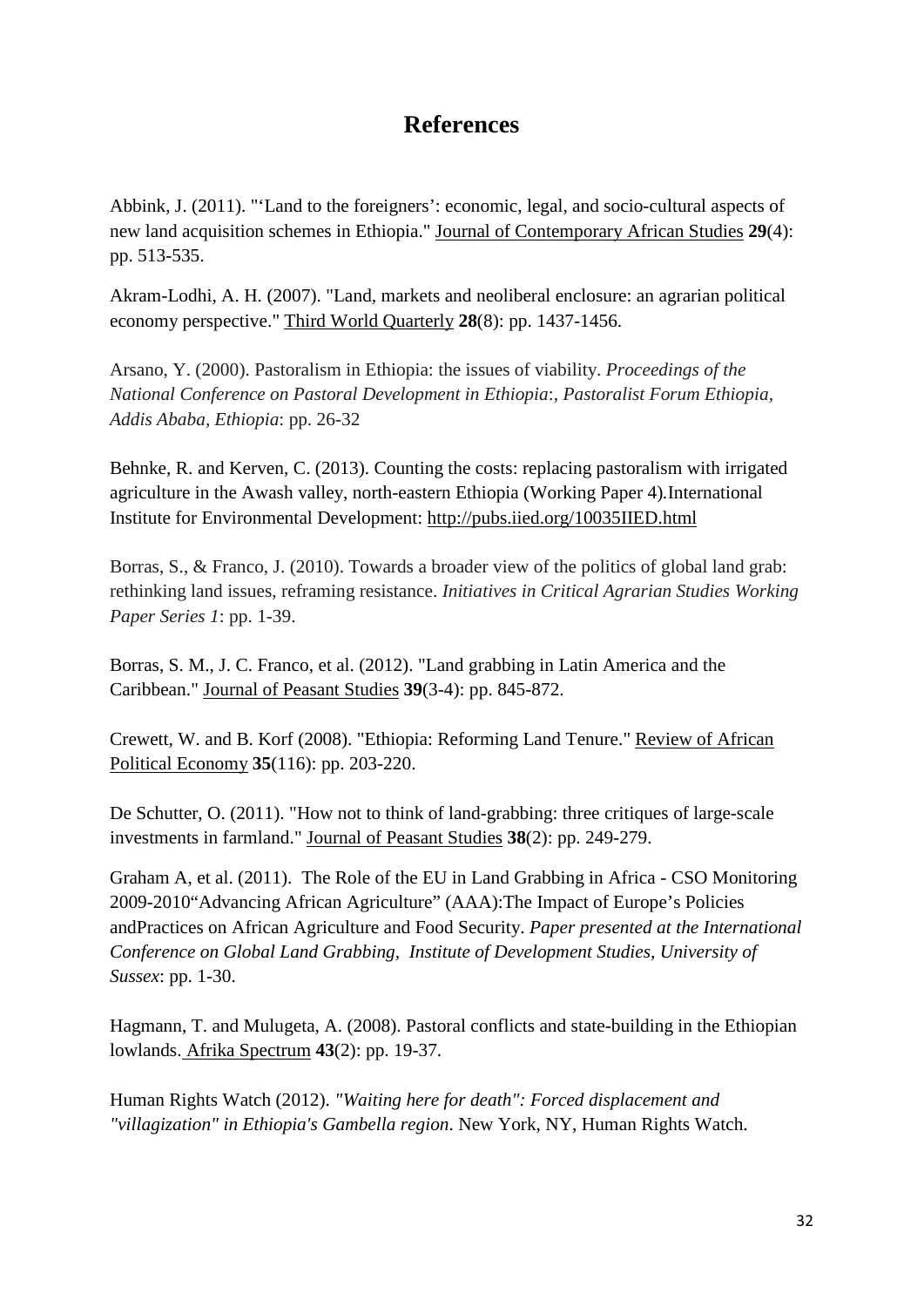Kassa, G. (2000). An Overview of Government Policy Interventions in Pastoral Areas: Achievements, Constraints and Prospect. *Proceedings of the National Conference on Pastoral Development in Ethiopia*, *Pastoralist Forum Ethiopia, Addis Ababa, Ethiopia*: pp. 58-79

Lavers, T. (2012a). "'Land grab' as development strategy? The political economy of agricultural investment in Ethiopia." Journal of Peasant Studies **39**(1): pp. 105-132.

Lavers, T. (2012b). "Patterns of agrarian transformation in Ethiopia: State-mediated commercialisation and the 'land grab'." Journal of Peasant Studies **39**(3-4): pp. 795-822.

Levien, M. (2012). "The land question: special economic zones and the political economy of dispossession in India." Journal of Peasant Studies **39**(3-4): pp. 933-969.

Li, T. M. (2010). "To Make Live or Let Die? Rural Dispossession and the Protection of Surplus Populations." Antipode **41**: pp. 66-93.

Li, T. M. (2011). "Centering labor in the land grab debate." Journal of Peasant Studies **38**(2): pp. 281-298.

Makki, F. (2012). "Power and property: commercialization, enclosures, and the transformation of agrarian relations in Ethiopia." Journal of Peasant Studies **39**(1): pp. 81- 104.

Makki, F. and Geisler, C. (2011). Development by Dispossession: Land Grabbing as New Enclosures in Contemporary Ethiopia. *Paper presented at the International Conference on Global Land Grabbing, Institute of Development Studies, University of Sussex*: pp. 1-21.

Mann, H. and Smaller, C.(2010). Foreign land purchases for agriculture: what impact on sustainable development? Sustainable Development Innovations Briefs **8**: pp. 1-8.

McMichael, P. (2012). "The land grab and corporate food regime restructuring." Journal of Peasant Studies **39**(3-4): pp. 681-701.

Nalepa, R.A. (2011). A question of scale: the construction of marginal lands and the limitations of global land classifications. *Paper presented at the International Conference on Global Land Grabbing, Institute of Development Studies, University of Sussex*: pp. 1-16.

Pearce, F. (2012). *The land grabbers: The new fight over who owns the Earth*. Boston, MA: Beacon Press

Rahmato, D. (2009a). Peasants and agrarian reforms: The unfinished quest for secure land rights in Ethiopia. In Ubink, J.M., Hoekema, A.J. and Assies W.J. (Eds.) *Legalising Land Rights: Local Practices, State Responses and Tenure Security in Africa, Asia and Latin America*: pp. 33-59. Leiden University Press.